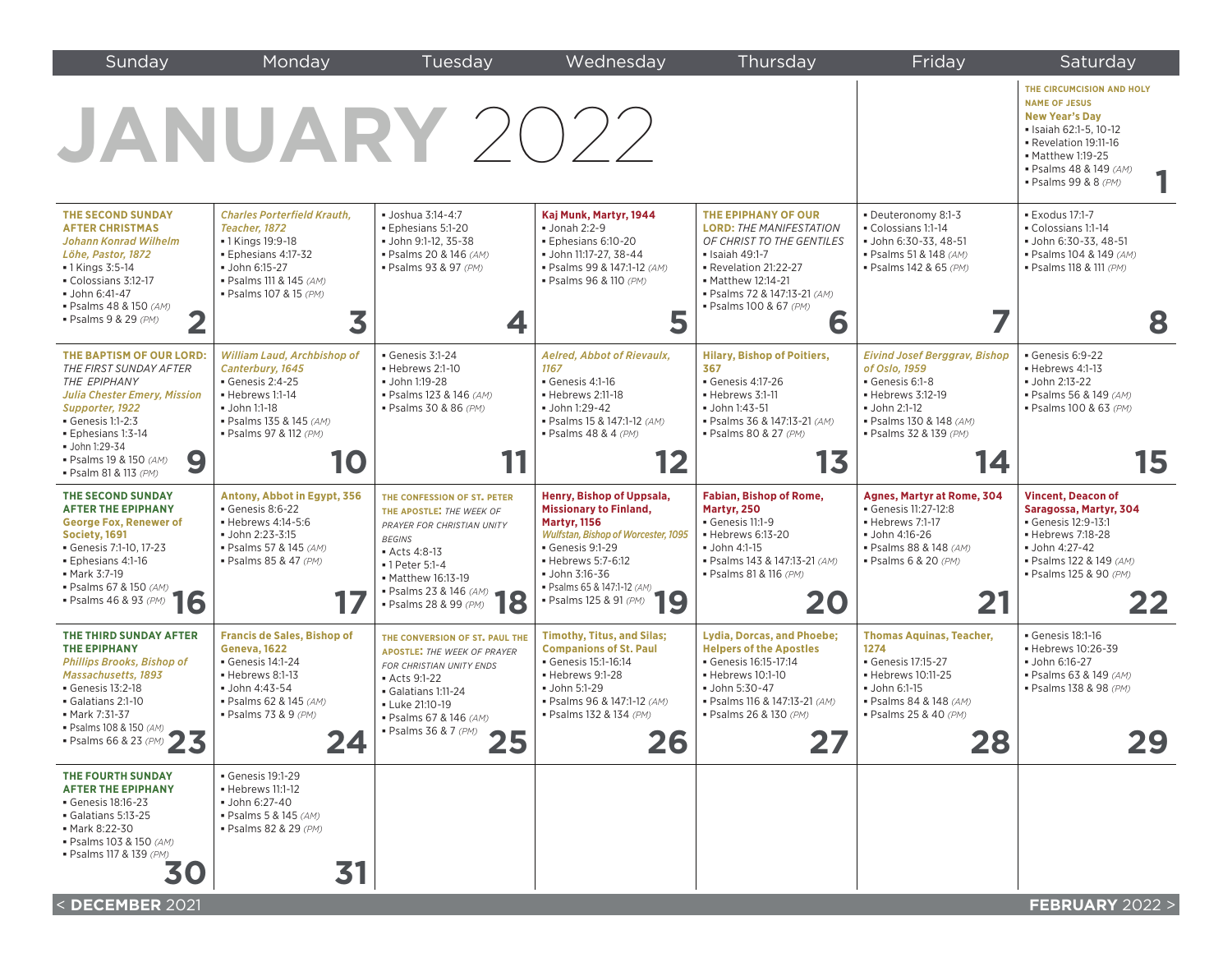# **FEBRUARY** 2022

| Sunday                                                                                                                                                                                                                                          | Monday                                                                                                                                                                                   | Tuesday                                                                                                                                                       | Wednesday                                                                                                                                                                                | Thursday                                                                                                                                                                                                                 | Friday                                                                                                                                                                     | Saturday                                                                                                                                                                                                                                           |
|-------------------------------------------------------------------------------------------------------------------------------------------------------------------------------------------------------------------------------------------------|------------------------------------------------------------------------------------------------------------------------------------------------------------------------------------------|---------------------------------------------------------------------------------------------------------------------------------------------------------------|------------------------------------------------------------------------------------------------------------------------------------------------------------------------------------------|--------------------------------------------------------------------------------------------------------------------------------------------------------------------------------------------------------------------------|----------------------------------------------------------------------------------------------------------------------------------------------------------------------------|----------------------------------------------------------------------------------------------------------------------------------------------------------------------------------------------------------------------------------------------------|
|                                                                                                                                                                                                                                                 |                                                                                                                                                                                          | Brigid (Bride), Abbess, 523<br>Genesis 21:1-21<br>- Hebrews 11:13-22<br>· John 6:41-51<br>· Psalms 42 & 146 (AM)<br>· Psalms 102 & 133 (PM)                   | THE PRESENTATION OF OUR LORD<br>IN THE TEMPLE (CANDLEMAS)<br>Malachi 3:1-4<br>· Hebrews 2:14-18<br><b>- Luke 2:22-40</b><br>· Psalms 84:1-6 & 147:1-12 (AM)<br>· Psalms 1 & 33 (PM)<br>2 | Ansgar (Anskar), Archbishop<br>of Hamburg, Missionary to<br><b>Denmark and Sweden, 865</b><br>Genesis 22:1-23:20<br>- Hebrews 11:23-12:2<br>• John 6:52-71<br>· Psalms 97 & 147:13-21 (AM)<br>· Psalms 16 & 62 (PM)<br>3 | <b>Cornelius the Centurion</b><br>Genesis 24:1-27<br>· Hebrews 12:3-11<br>· John 7:1-13<br>· Psalms 51 & 148 (AM)<br>· Psalms 142 & 65 (PM)<br>4                           | <b>Paul Miki and His</b><br><b>Companions, Martyrs of</b><br><b>Japan, 1597</b><br>Genesis 24:28-38, 49-51<br>- Hebrews 12:12-29<br>· John 7:14-36<br>· Psalms 104 & 149 (AM)<br>· Psalms 118 & 111 (PM)<br>5                                      |
| THE FIFTH SUNDAY AFTER<br><b>THE EPIPHANY</b><br><b>Philipp Jakob Spener,</b><br><b>Renewer of the Church, 1705</b><br>Genesis 24:50-67<br><b>2</b> Timothy 2:14-21<br>• Mark 10:13-22<br>· Psalms 19 & 150 (AM)<br>· Psalms 81 & 113 (PM)<br>6 | Genesis 25:19-34<br>• Hebrews 13:1-16<br>John 7:37-52<br>· Psalms 135 & 145 (AM)<br>· Psalms 97 & 112 (PM)<br>7                                                                          | Genesis 26:1-6, 12-33<br>- Hebrews 13:17-25<br>· John 7:53-8:11<br>· Psalms 123 & 146 (AM)<br>· Psalms 30 & 86 (PM)<br>8                                      | Genesis 27:1-29<br>- Romans 12:1-8<br>· John 8:12-20<br>· Psalms 15 & 147:1-12 (AM)<br>$\bullet$ Psalms 48 & 4 (PM)<br>9                                                                 | Genesis 27:30-45<br>- Romans 12:9-21<br>· John 8:21-32<br>· Psalms 36 & 147:13-21 (AM)<br>· Psalms 80 & 27 (PM)<br>10                                                                                                    | Genesis 27:46-28:4, 10-22<br>- Romans 13:1-14<br>· John 8:33-47<br>· Psalms 130 & 148 (AM)<br>· Psalms 32 & 139 (PM)                                                       | Genesis 29:1-20<br>• Romans 14:1-23<br>· John 8:47-59<br>· Psalms 56 & 149 (AM)<br>· Psalms 100 & 63 (PM)<br><u> 2</u>                                                                                                                             |
| THE SIXTH SUNDAY AFTER<br><b>THE EPIPHANY</b><br>Absalom Jones, Priest, 1818<br>Genesis 29:20-35<br>- 1 Timothy 3:14-4:10<br>• Mark 10:23-31<br>· Psalms 67 & 150 (AM)<br>· Psalms 46 & 93 (PM)                                                 | Cyril, Monk, 869; Methodius,<br><b>Bishop, 885; Missionaries to</b><br>the Slavs<br>Genesis 30:1-24<br>• 1 John 1:1-10<br>John 9:1-17<br>· Psalms 57 & 145 (AM)<br>· Psalms 85 & 47 (PM) | <b>Thomas Bray, Priest and</b><br>Missionary, 1730<br>Genesis 31:1-24<br>- 1 John 2:1-11<br>· John 9:18-41<br>· Psalms 54 & 146 (AM)<br>· Psalms 28 & 99 (PM) | Genesis 31:25-50<br>- 1 John 2:12-17<br>John 10:1-18<br>· Psalms 65 & 147:1-12 (AM)<br>· Psalms 125 & 91 (PM)                                                                            | Janani Luwum, Archbishop of<br><b>Uganda and Martyr, 1977</b><br>Genesis 32:3-21<br>· 1 John 2:18-29<br>· John 10:19-30<br>· Psalms 143 & 147:13-21 (AM)<br>· Psalms 81 & 116 (PM)                                       | <b>Martin Luther, Renewer of the</b><br><b>Church, 1546</b><br>Genesis 32:22-33:17<br>• 1 John 3:1-10<br>· John 10:31-42<br>· Psalms 88 & 148 (AM)<br>· Psalms 6 & 20 (PM) | Genesis 35:1-20<br>· 1 John 3:11-18<br>· John 11:1-16<br>· Psalms 122 & 149 (AM)<br>· Psalms 125 & 90 (PM)                                                                                                                                         |
| 13                                                                                                                                                                                                                                              | 14                                                                                                                                                                                       | 15                                                                                                                                                            | 16                                                                                                                                                                                       | 17                                                                                                                                                                                                                       | 18                                                                                                                                                                         | 19                                                                                                                                                                                                                                                 |
| THE SEVENTH SUNDAY<br><b>AFTER THE EPIPHANY</b><br><b>Rasmus Jensen, First</b><br><b>Lutheran Pastor in North</b><br>America, 1620<br>Proverbs 1:20-33<br>• 2 Corinthians 5:11-21<br>• Mark 10:35-45<br>· Psalms 108 & 150 (AM)                 | Proverbs 3:11-20<br>• 1 John 3:18-4:6<br>· John 11:17-29<br>· Psalms 62 & 145 (AM)<br>· Psalms 73 & 9 (PM)                                                                               | Proverbs 4:1-27<br>• 1 John 4:7-21<br>· John 11:30-44<br>· Psalms 12 & 146 (AM)<br>· Psalms 36 & 7 (PM)                                                       | Polycarp, Bishop of Smyrna,<br>Martyr, 156<br>Proverbs 6:1-7:27<br>•1 John 5:1-21<br>· John 11:45-12:8<br>· Psalms 96 & 147:1-12 (AM)<br>· Psalms 132 & 134 (PM)                         | <b>ST. MATTHIAS, APOSTLE</b><br>Acts 1:15-26<br>· Philippians 3:13-21<br>· John 15:1, 6-16<br>· Psalms 15 & 147:13-21 (AM)<br>· Psalms 26 & 130 (PM)                                                                     | Elizabeth Fedde, 1921; Emma<br>Francis, 1945; Deaconesses<br>Proverbs 8:1-21<br>· Philemon 1-25<br>· John 12:9-19<br>· Psalms 84 & 148 (AM)<br>· Psalms 25 & 40 (PM)       | Bartholomäus Ziegenbalg,<br><b>Missionary to India, 1719</b><br><b>Florence Li Tim-Oi, First</b><br><b>Female Priest in the Anglican</b><br>Communion, 1944<br>Proverbs 8:22-36<br>• 2 Timothy 1:1-14<br>· John 12:20-26<br>· Psalms 63 & 149 (AM) |
| · Psalms 66 & 23 (PM)                                                                                                                                                                                                                           | 21                                                                                                                                                                                       | 22                                                                                                                                                            | 23                                                                                                                                                                                       | 24                                                                                                                                                                                                                       | 25                                                                                                                                                                         | · Psalms 138 & 98 (PM)<br>26                                                                                                                                                                                                                       |
| <b>THE TRANSFIGURATION</b><br>OF OUR LORD: THE LAST<br>SUNDAY AFTER THE EPIPHANY<br>Malachi 4:1-6<br>• 2 Corinthians 3:7-18<br>- Luke 9:18-27<br>· Psalms 103 & 150 (AM)<br>· Psalms 117 & 139 (PM)                                             | · Proverbs 27:1-6, 10-12<br>· Philippians 2:1-13<br>· John 18:15-18, 25-27<br>· Psalms 5 & 145 (AM)<br>· Psalms 82 & 29 (PM)<br>28                                                       |                                                                                                                                                               |                                                                                                                                                                                          |                                                                                                                                                                                                                          |                                                                                                                                                                            |                                                                                                                                                                                                                                                    |
| $2.1$ ANILIA DV 2022                                                                                                                                                                                                                            |                                                                                                                                                                                          |                                                                                                                                                               |                                                                                                                                                                                          |                                                                                                                                                                                                                          |                                                                                                                                                                            | MADCH $20225$                                                                                                                                                                                                                                      |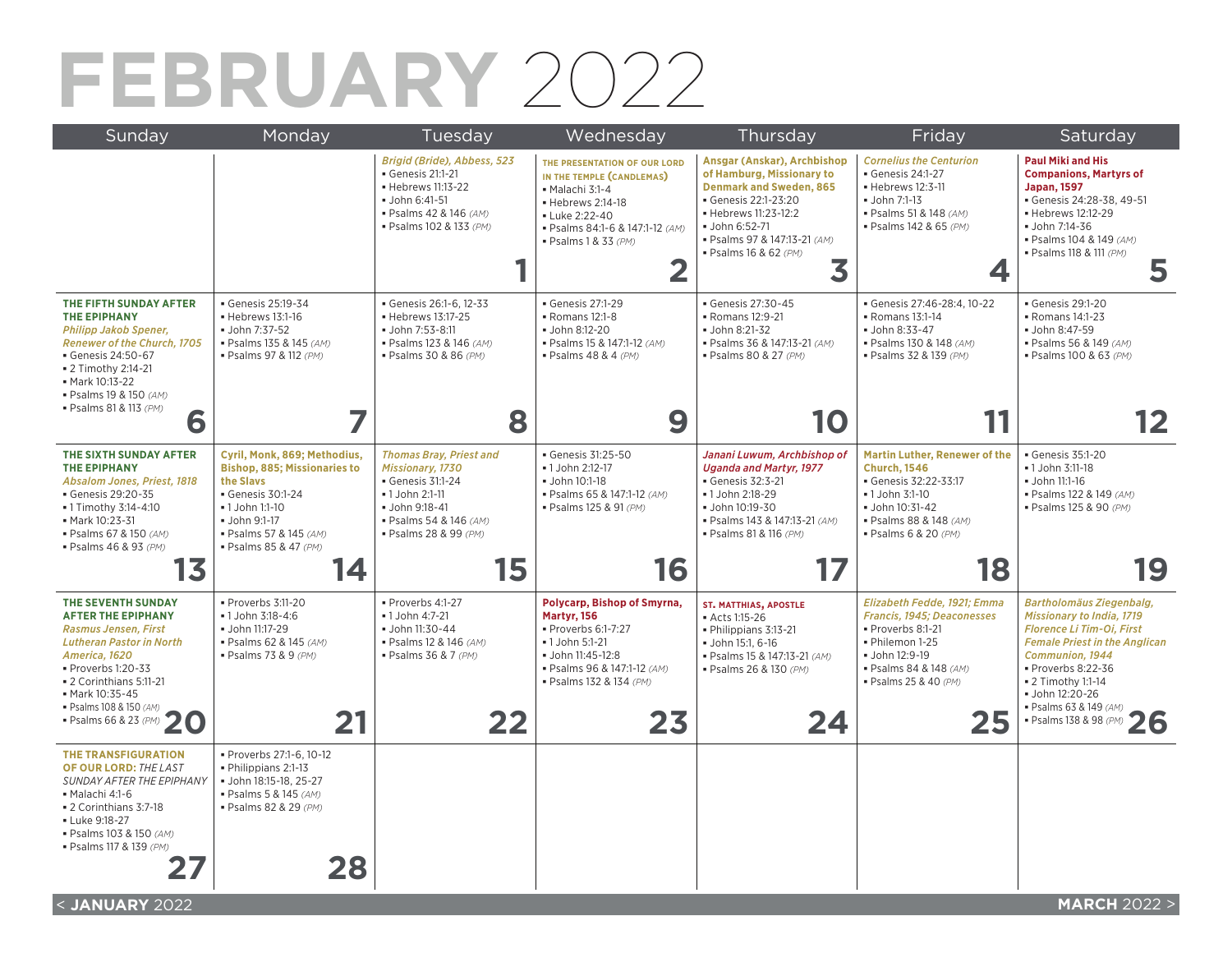## **MARCH** 2022

| Sunday                                                                                                                                                                                                                                                | Monday                                                                                                                                                                                           | Tuesday                                                                                                                                                                                                                                  | Wednesday                                                                                                                                                                                                                                        | Thursday                                                                                                                                                                                                   | Friday                                                                                                                                                                | Saturday                                                                                                                                                                     |
|-------------------------------------------------------------------------------------------------------------------------------------------------------------------------------------------------------------------------------------------------------|--------------------------------------------------------------------------------------------------------------------------------------------------------------------------------------------------|------------------------------------------------------------------------------------------------------------------------------------------------------------------------------------------------------------------------------------------|--------------------------------------------------------------------------------------------------------------------------------------------------------------------------------------------------------------------------------------------------|------------------------------------------------------------------------------------------------------------------------------------------------------------------------------------------------------------|-----------------------------------------------------------------------------------------------------------------------------------------------------------------------|------------------------------------------------------------------------------------------------------------------------------------------------------------------------------|
|                                                                                                                                                                                                                                                       |                                                                                                                                                                                                  | George Herbert, Priest, 1633<br>David, Bishop of Menevia,<br><b>Wales, c. 544</b><br>· Proverbs 30:1-4, 24-33<br>· Philippians 3:1-11<br>· John 18:28-38<br>· Psalms 42 & 146 (AM)<br>· Psalms 102 & 133 (PM)                            | <b>ASH WEDNESDAY</b><br>John Wesley, 1791; Charles<br>Wesley, 1788; Renewers of<br>the Church<br>Chad, Bishop of Lichfield, 672<br>• Amos 5:6-15<br>• Hebrews 12:1-14<br>- Luke 18:9-14<br>• Psalms 5 & 147:1-12 (AM) 2<br>· Psalms 27 & 51 (PM) | · Habakkuk 3:1-18<br>· Philippians 3:12-21<br><b>John 17:1-18</b><br>· Psalms 27 & 147:13-21 (AM)<br>· Psalms 126 & 102 (PM)<br>3                                                                          | · Ezekiel 18:1-4, 25-32<br>· Philippians 4:1-9<br>· John 17:9-19<br>· Psalms 22 & 148 (AM)<br>· Psalms 105 & 130 (PM)                                                 | · Ezekiel 39:21-29<br>· Philippians 4:10-20<br>· John 17:20-26<br>· Psalms 43 & 149 (AM)<br>· Psalms 31 & 143 (PM)                                                           |
| THE FIRST SUNDAY IN LENT<br>· Daniel 9:3-10<br>• Hebrews 2:10-18<br>$\bullet$ John 12:44-50<br>· Psalms 84 & 150 (AM)<br>· Psalms 42 & 32 (PM)                                                                                                        | <b>Perpetua and Her</b><br><b>Companions, Martyrs at</b><br>Carthage, 202<br>Genesis 37:1-11<br>-1 Corinthians 1:1-19<br>• Mark 1:1-13<br>· Psalms 119:73-80 & 145 (AM)<br>· Psalms 121 & 6 (PM) | Genesis 37:12-24<br>• 1 Corinthians 1:20-31<br>· Mark 1:14-28<br>· Psalms 34 & 146 (AM)<br>· Psalms 25 & 91 (PM)                                                                                                                         | Genesis 37:25-36<br>• 1 Corinthians 2:1-13<br>· Mark 1:29-45<br>· Psalms 5 & 147:1-12 (AM)<br>· Psalms 27 & 51 (PM)                                                                                                                              | Genesis 39:1-23<br>• 1 Corinthians 2:14-3:15<br>• Mark 2:1-12<br>· Psalms 27 & 147:13-21 (AM)<br>· Psalms 126 & 102 (PM)                                                                                   | Genesis 40:1-23<br>-1 Corinthians 3:16-23<br>• Mark 2:13-22<br>· Psalms 22 & 148 (AM)<br>· Psalms 105 & 130 (PM)                                                      | <b>Gregory the Great, Bishop of</b><br><b>Rome, 604</b><br>· Genesis 41:1-13<br>• 1 Corinthians 4:1-7<br>Mark 2:23-3:6<br>· Psalms 43 & 149 (AM)<br>· Psalms 31 & 143 (PM)   |
| 6                                                                                                                                                                                                                                                     |                                                                                                                                                                                                  | 8                                                                                                                                                                                                                                        | 9                                                                                                                                                                                                                                                | 10                                                                                                                                                                                                         |                                                                                                                                                                       |                                                                                                                                                                              |
| THE SECOND SUNDAY IN<br><b>LENT</b><br>Genesis 41:14-45<br>$\blacksquare$ Romans 6:3-14<br>· John 5:19-24<br>· Psalms 84 & 150 (AM)<br>· Psalms 42 & 32 (PM)                                                                                          | Genesis 41:46-57<br>-1 Corinthians 4:8-21<br>• Mark 3:7-19a<br>· Psalms 119:73-80 & 145 (AM)<br>· Psalms 121 & 6 (PM)                                                                            | Genesis 42:1-17<br>-1 Corinthians 5:1-8<br>• Mark 3:19b-35<br>· Psalms 34 & 146 (AM)<br>· Psalms 25 & 91 (PM)                                                                                                                            | Genesis 42:18-28<br>-1 Corinthians 5:9-6:11<br>• Mark 4:1-20<br>· Psalms 5 & 147:1-12 (AM)<br>· Psalms 27 & 51 (PM)                                                                                                                              | <b>Patrick, Bishop, Missionary</b><br>to Ireland, 461<br>Genesis 42:29-38<br>-1 Corinthians 6:12-20<br>• Mark 4:21-34<br>· Psalms 27 & 147:13-21 (AM)<br>· Psalms 126 & 102 (PM)                           | Cyril, Bishop of Jerusalem,<br>386<br>Genesis 43:1-34<br>-1 Corinthians 7:1-24<br>• Mark 4:35-5:20<br>· Psalms 22 & 148 (AM)<br>· Psalms 105 & 130 (PM)               | ST. JOSEPH, HUSBAND OF MARY<br>AND GUARDIAN OF OUR LORD<br>• 2 Samuel 7:4, 8-16<br>- Romans 4:13-18<br>• Matthew 1:18-24<br>· Psalms 89 & 149 (AM)<br>· Psalms 31 & 143 (PM) |
| 13                                                                                                                                                                                                                                                    | 14                                                                                                                                                                                               | 15                                                                                                                                                                                                                                       | 16                                                                                                                                                                                                                                               | 17                                                                                                                                                                                                         | 18                                                                                                                                                                    | 19                                                                                                                                                                           |
| THE THIRD SUNDAY IN LENT<br><b>Cuthbert, Bishop of</b><br>Lindisfarne, 687<br>Genesis 44:1-17<br>- Romans 8:1-10<br>· John 5:25-29<br>· Psalms 84 & 150 (AM)<br>· Psalms 42 & 32 (PM)                                                                 | <b>Thomas Ken, Bishop of Bath</b><br>and Wells, 1711<br>Genesis 44:18-34<br>-1 Corinthians 7:25-31<br>• Mark 5:21-43<br>· Psalms 119:73-80 & 145 (AM)<br>· Psalms 121 & 6 (PM)                   | <b>Jonathan Edwards, Teacher,</b><br><b>Missionary to the Native</b><br>Americans, 1758<br>James De Koven, Priest, 1879<br>Genesis 45:1-15<br>-1 Corinthians 7:32-40<br>• Mark 6:1-13<br>· Psalms 34 & 146 (AM)<br>· Psalms 25 & 91 (PM) | <b>Gregory the Illuminator,</b><br><b>Missionary Bishop of</b><br>Armenia, c. 332<br>Genesis 45:16-28<br>•1 Corinthians 8:1-13<br>• Mark 6:13-29<br>· Psalms 5 & 147:1-12 (AM)<br>· Psalms 27 & 51 (PM)                                          | Óscar Arnulfo Romero,<br>Archbishop of San Salvador,<br><b>Martyr, 1980</b><br>Genesis 46:1-7, 28-34<br>-1 Corinthians 9:1-15<br>• Mark 6:30-46<br>· Psalms 27 & 147:13-21 (AM)<br>· Psalms 126 & 102 (PM) | THE ANNUNCIATION OF OUR LORD<br>TO THE VIRGIN MARY<br>· Isaiah 7:10-14<br>• Hebrews 10:4-10<br>Luke 1:26-38<br>· Psalms 40:1-11 & 148 (AM)<br>· Psalms 105 & 130 (PM) | · Genesis 47:1-48:7<br>• 1 Corinthians 9:16-10:13<br>• Mark 6:47-7:23<br>· Psalms 43 & 149 (AM)<br>· Psalms 31 & 143 (PM)                                                    |
|                                                                                                                                                                                                                                                       | 21                                                                                                                                                                                               |                                                                                                                                                                                                                                          | 23                                                                                                                                                                                                                                               | 24                                                                                                                                                                                                         | 25                                                                                                                                                                    | 26                                                                                                                                                                           |
| THE FOURTH SUNDAY IN<br><b>LENT</b><br><b>Charles Henry Brent, Bishop</b><br>of the Philippines and of<br><b>Western New York, 1929</b><br>Genesis 48:8-22<br>- Romans 8:11-25<br>· John 6:27-40<br>• Psalms 84 & 150 $(AM)$<br>· Psalms 42 & 32 (PM) | Genesis 49:1-28<br>• 1 Corinthians 10:14-11:1<br>• Mark 7:24-37<br>· Psalms 119:73-80 & 145 (AM)<br>• Psalms 121 & 6 (PM)<br>28                                                                  | John Keble, Priest, 1866<br>Hans Nielsen Hauge, Renewer<br>of the Church, 1824<br>Genesis 49:29-50:14<br>• 1 Corinthians 11:2-34<br>• Mark 8:1-10<br>· Psalms 34 & 146 (AM)<br>· Psalms 25 & 91 (PM)                                     | Genesis 50:15-26<br>-1 Corinthians 12:1-11<br>• Mark 8:11-26<br>· Psalms 5 & 147:1-12 (AM)<br>· Psalms 27 & 51 (PM)                                                                                                                              | John Donne, Priest, 1631<br>$\blacktriangleright$ Exodus 1:6-22<br>- 1 Corinthians 12:12-26<br>• Mark 8:27-9:1<br>· Psalms 27 & 147:13-21 (AM)<br>· Psalms 126 & 102 (PM)                                  |                                                                                                                                                                       |                                                                                                                                                                              |
|                                                                                                                                                                                                                                                       |                                                                                                                                                                                                  |                                                                                                                                                                                                                                          |                                                                                                                                                                                                                                                  |                                                                                                                                                                                                            |                                                                                                                                                                       |                                                                                                                                                                              |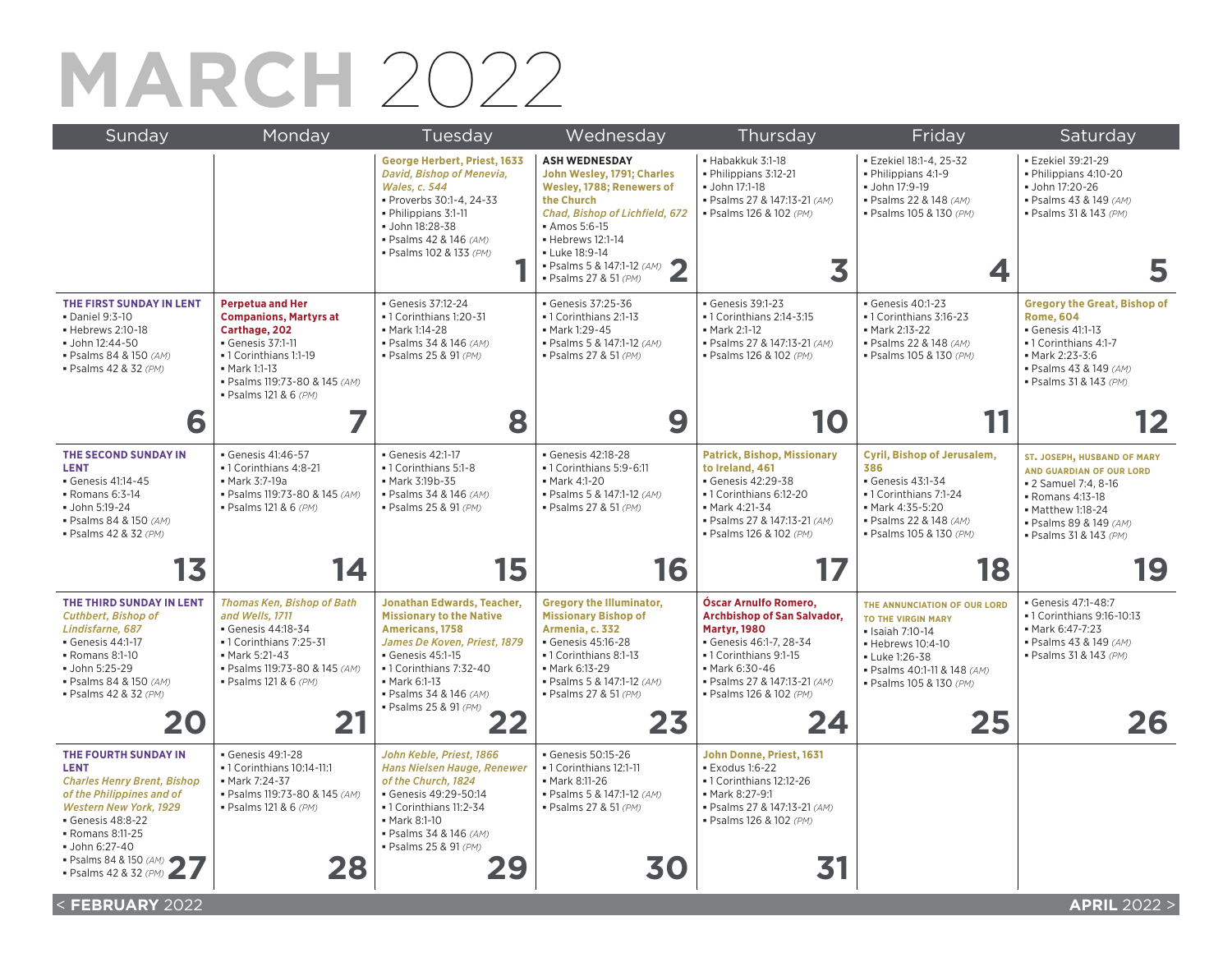## **APRIL** 2022

| Sunday                                                                                                                                                                                                                                                                                     | Monday                                                                                                                                                                                                                                           | Tuesday                                                                                                                                                                                                                                                                                      | Wednesday                                                                                                                                                                                                                                                                                                | Thursday                                                                                                                                                                                        | Friday                                                                                                                                                                                                                                                                | Saturday                                                                                                                                                                                                        |
|--------------------------------------------------------------------------------------------------------------------------------------------------------------------------------------------------------------------------------------------------------------------------------------------|--------------------------------------------------------------------------------------------------------------------------------------------------------------------------------------------------------------------------------------------------|----------------------------------------------------------------------------------------------------------------------------------------------------------------------------------------------------------------------------------------------------------------------------------------------|----------------------------------------------------------------------------------------------------------------------------------------------------------------------------------------------------------------------------------------------------------------------------------------------------------|-------------------------------------------------------------------------------------------------------------------------------------------------------------------------------------------------|-----------------------------------------------------------------------------------------------------------------------------------------------------------------------------------------------------------------------------------------------------------------------|-----------------------------------------------------------------------------------------------------------------------------------------------------------------------------------------------------------------|
|                                                                                                                                                                                                                                                                                            |                                                                                                                                                                                                                                                  |                                                                                                                                                                                                                                                                                              |                                                                                                                                                                                                                                                                                                          |                                                                                                                                                                                                 | <b>Amalie Wilhelmina Sieveking,</b><br><b>Renewer of Society, 1859;</b><br><b>Frederick Dennison Maurice,</b><br><b>Priest, 1872</b><br><b>Exodus 2:1-22</b><br>• 1 Corinthians 12:27-13:3<br>• Mark 9:2-13<br>· Psalms 40:1-11 & 148 (AM)<br>· Psalms 105 & 130 (PM) | James Lloyd Breck, Priest,<br>1876<br><b>Exodus 2:23-3:15</b><br>• 1 Corinthians 13:1-13<br>• Mark 9:14-29<br>· Psalms 43 & 149 (AM)<br>· Psalms 31 & 143 (PM)<br>2                                             |
| THE FIFTH SUNDAY IN LENT<br><b>Richard, Bishop of</b><br>Chichester, 1253<br>· Exodus 3:16-4:12<br>- Romans 12:1-21<br>· John 8:46-59<br>· Psalms 84 & 150 (AM)<br>· Psalms 42 & 32 (PM)<br>3                                                                                              | Martin Luther King, Jr.,<br><b>Renewer of Society, 1968</b><br><b>Benedict the African, Friar,</b><br>1589<br><b>Exodus 4:10-31</b><br>• 1 Corinthians 14:1-19<br>• Mark 9:30-41<br>· Psalms 119:73-80 & 145 (AM)<br>· Psalms 121 & 6 (PM)       | · Exodus 5:1-6:1<br>- 1 Corinthians 14:20-33a,<br>$39 - 40$<br>• Mark 9:42-50<br>· Psalms 34 & 146 (AM)<br>· Psalms 25 & 91 (PM)                                                                                                                                                             | Albrecht Dürer, Painter,<br>1528; Lucas Cranach the<br>Elder, Painter, 1553; Matthäus<br>Grünewald, Painter, 1528;<br>Michelangelo Buonarroti,<br>Artist, 1564<br><b>Exodus 7:8-24</b><br>$\bullet$ 2 Corinthians 2:14-3:6<br>• Mark 10:1-16<br>6<br>· Psalms 5 & 147:1-12 (AM)<br>· Psalms 27 & 51 (PM) | · Exodus 7:25-8:19<br>- 2 Corinthians 3:7-18<br>• Mark 10:17-31<br>· Psalms 27 & 147:13-21 (AM)<br>· Psalms 126 & 102 (PM)                                                                      | <b>William Augustus</b><br>Muhlenberg, Priest, 1877<br>· Exodus 9:13-35<br>- 2 Corinthians 4:1-12<br>- Mark 10:32-45<br>· Psalms 22 & 148 (AM)<br>· Psalms 105 & 130 (PM)<br>8                                                                                        | <b>Dietrich Bonhoeffer,</b><br>Teacher, Martyr, 1945<br>· Exodus 10:21-11:8<br>- 2 Corinthians 4:13-18<br>Mark 10:46-52<br>· Psalms 43 & 149 (AM)<br>· Psalms 31 & 143 (PM)                                     |
| THE SUNDAY OF THE<br><b>PASSION: PALM SUNDAY</b><br>Mikael Agricola, Bishop<br>of Turku, Renewer of the<br><b>Church. 1557</b><br>William Law, Priest, 1761<br>· Zechariah 12:9-11; 13:1, 7-9<br>• 1 Timothy 6:12-16<br>- Luke 19:41-48<br>- Psalms 84 & 150 (AM)<br>· Psalms 42 & 32 (PM) | THE MONDAY IN HOLY WEEK<br>George Augustus Selwyn,<br><b>Bishop of New Zealand and of</b><br>Lichfield, 1878<br>• Lamentations 1:1-2, 6-12<br>- 2 Corinthians 1:1-7<br>• Mark 11:12-25<br>· Psalms 119:73-80 & 145 (AM)<br>· Psalms 121 & 6 (PM) | THE TUESDAY IN HOLY WEEK<br>• Lamentations 1:17-22<br>• 2 Corinthians 1:8-22<br>• Mark 11:27-33<br>· Psalms 34 & 146 (AM)<br>· Psalms 25 & 91 (PM)<br>12                                                                                                                                     | THE WEDNESDAY IN HOLY<br><b>WEEK</b><br>• Lamentations 2:1-9<br>• 2 Corinthians 1:23-2:11<br>• Mark 12:1-11<br>· Psalms 5 & 147:1-12 (AM)<br>· Psalms 27 & 51 (PM)<br>13                                                                                                                                 | <b>MAUNDY THURSDAY</b><br>• Lamentations 2:10-18<br>- 1 Corinthians 10:14-17;<br>$11:27 - 32$<br>• Mark 14:12-25<br>· Psalms 27 & 147:13-21 (AM)<br>· Psalms 126 & 102 (PM)<br>14               | <b>GOOD FRIDAY</b><br>Lamentations 3:1-9, 19-33<br>· 1 Peter 1:10-20<br>· John 19:38-42<br>· Psalms 22 & 148 (AM)<br>· Psalms 105 & 130 (PM)<br>15                                                                                                                    | THE SATURDAY IN HOLY WEEK<br>• Lamentations 3:37-58<br>· Hebrews 4:1-16<br>• Romans 8:1-11<br>· Psalms 43 & 149 (AM)<br>THE RESURRECTION OF OUR<br><b>LORD: VIGIL OF EASTER</b><br>· Psalms 23 & 114 (PM)<br>16 |
| THE RESURRECTION OF OUR<br><b>LORD: EASTER DAY</b><br>- Isaiah 51:9-11<br>John 1:1-18<br>· John 20:19-23<br>· Psalms 93 & 150 (AM)<br>· Psalms 136 & 117 (PM)                                                                                                                              | · Exodus 12:14-27<br>• 1 Corinthians 15:1-11<br>• Mark 16:1-8<br>· Psalms 97 & 145 (AM)<br>· Psalms 124 & 115 (PM)<br>18                                                                                                                         | Alphege, Archbishop of<br>Canterbury, Martyr, 1012<br>Olavus Petri, Priest, 1552;<br>Laurentius Petri, Archbishop<br>of Uppsala, 1573; Renewers of<br>the Church<br>· Exodus 12:28-39<br>• 1 Corinthians 15:12-28<br>- Mark 16:9-20<br>9<br>· Psalms 98 & 146 (AM)<br>· Psalms 66 & 116 (PM) | Johannes Bugenhagen,<br><b>Pastor, 1558</b><br>· Exodus 12:40-51<br>- 1 Corinthians 15:29-41<br>• Matthew 28:1-16<br>· Psalms 99 & 147:1-12 (AM)<br>· Psalms 9 & 118 (PM)<br>20                                                                                                                          | Anselm, Archbishop of<br><b>Canterbury, Teacher, 1109</b><br>· Exodus 13:3-10<br>- 1 Corinthians 15:41-50<br>• Matthew 28:16-20<br>· Psalms 47 & 147:13-21 (AM)<br>· Psalms 68 & 113 (PM)<br>21 | <b>Stewardship of Creation</b><br><b>Exodus 13:1-2, 11-16</b><br>- 1 Corinthians 15:51-58<br>- Luke 24:1-12<br>· Psalms 96 & 148 (AM)<br>· Psalms 49 & 138 (PM)<br>22                                                                                                 | Toyohiko Kagawa, Renewer<br>of Society, 1960<br>· Exodus 13:17-14:4<br>• 2 Corinthians 4:16-5:10<br>· Mark 12:18-27<br>· Psalms 92 & 149 (AM)<br>· Psalms 23 & 114 (PM)<br>23                                   |
| THE SECOND SUNDAY OF<br><b>EASTER</b><br>Johann Walter (Walther),<br>Musician, 1570<br><b>Exodus 14:5-22</b><br>$-1$ John 1:1-7<br>- John 14:1-7<br>· Psalms 93 & 150 (AM)                                                                                                                 | · Exodus 14:21-15:21<br>• 1 Peter 1:1-25<br>· John 14:1-31<br>· Psalms 97 & 145 (AM)<br>· Psalms 124 & 115 (PM)                                                                                                                                  | <b>ST. MARK, EVANGELIST</b><br>· Isaiah 52:7-10<br>. 2 Timothy 4:6-11, 18<br>• Mark 16:15-20<br>· Psalms 57 & 146 (AM)<br>· Psalms 66 & 116 (PM)                                                                                                                                             | · Exodus 15:22-16:10<br>• 1 Peter 2:1-10<br>• John 15:1-11<br>• Psalms 99 & 147:1-12 (AM)<br>· Psalms 9 & 118 (PM)                                                                                                                                                                                       | <b>Holocaust Remembrance Day</b><br>(Yom HaShoah)<br>· Exodus 16:10-22<br>• 1 Peter 2:11-3:12<br>· John 15:12-27<br>· Psalms 47 & 147:13-21 (AM)<br>· Psalms 68 & 113 (PM)                      | <b>Catherine of Siena, Teacher,</b><br>1380<br>· Exodus 16:23-36<br>· 1 Peter 3:13-4:6<br>· John 16:1-15<br>· Psalms 96 & 148 (AM)<br>· Psalms 49 & 138 (PM)                                                                                                          | <b>Exodus 17:1-16</b><br>•1 Peter 4:7-19<br>· John 16:16-33<br>· Psalms 92 & 149 (AM)<br>· Psalms 23 & 114 (PM)                                                                                                 |
| ■ Psalms 136 & 117 (PM)                                                                                                                                                                                                                                                                    | 25                                                                                                                                                                                                                                               | 26                                                                                                                                                                                                                                                                                           | 27                                                                                                                                                                                                                                                                                                       | 28                                                                                                                                                                                              | 29                                                                                                                                                                                                                                                                    | 30                                                                                                                                                                                                              |
| <march 2022<="" td=""><td></td><td></td><td></td><td></td><td></td><td><b>MAY 2022 &gt;</b></td></march>                                                                                                                                                                                   |                                                                                                                                                                                                                                                  |                                                                                                                                                                                                                                                                                              |                                                                                                                                                                                                                                                                                                          |                                                                                                                                                                                                 |                                                                                                                                                                                                                                                                       | <b>MAY 2022 &gt;</b>                                                                                                                                                                                            |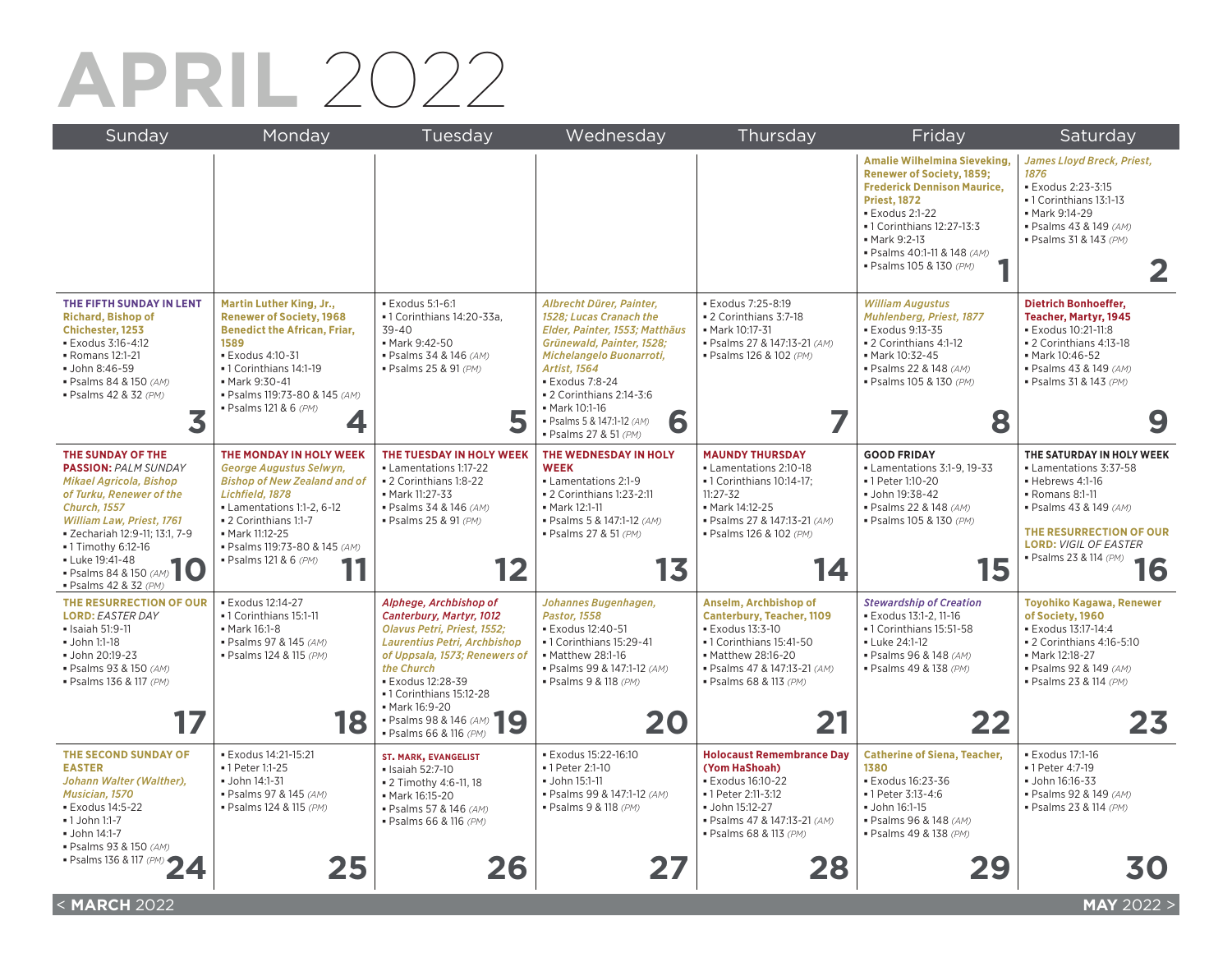#### **MAY** 2022

| Sunday                                                                                                                                                                                                                                              | Monday                                                                                                                                                                                                                                      | Tuesday                                                                                                                                                                                                                                                                          | Wednesday                                                                                                                                                                                        | Thursday                                                                                                                                                                                                                                                    | Friday                                                                                                                                                                                  | Saturday                                                                                                                                                                                    |
|-----------------------------------------------------------------------------------------------------------------------------------------------------------------------------------------------------------------------------------------------------|---------------------------------------------------------------------------------------------------------------------------------------------------------------------------------------------------------------------------------------------|----------------------------------------------------------------------------------------------------------------------------------------------------------------------------------------------------------------------------------------------------------------------------------|--------------------------------------------------------------------------------------------------------------------------------------------------------------------------------------------------|-------------------------------------------------------------------------------------------------------------------------------------------------------------------------------------------------------------------------------------------------------------|-----------------------------------------------------------------------------------------------------------------------------------------------------------------------------------------|---------------------------------------------------------------------------------------------------------------------------------------------------------------------------------------------|
| THE THIRD SUNDAY OF<br><b>EASTER</b><br><b>Exodus 18:1-12</b><br>•1 John 2:7-17<br>• Mark 16:9-20<br>· Psalms 93 & 150 (AM)<br>· Psalms 136 & 117 (PM)                                                                                              | ST. PHILIP AND ST. JAMES,<br><b>APOSTLES</b><br><b>Athanasius, Bishop of</b><br>Alexandria, 373<br>· Isaiah 30:18-21<br>• 2 Corinthians 4:1-6<br>• John 14:6-14<br>· Psalms 119:33-40 & 145 (AM)<br>· Psalms 124 & 115 (PM)<br>$\mathbf{Z}$ | · Exodus 18:13-19:16<br>• 1 Peter 5:1-14<br>• Matthew 1:1-17; 3:1-12<br>· Psalms 98 & 146 (AM)<br>· Psalms 66 & 116 (PM)<br>3                                                                                                                                                    | · Exodus 19:16-25<br>Colossians 1:1-23<br>• Matthew 3:13-17<br>· Psalms 99 & 147:1-12 (AM)<br>· Psalms 9 & 118 (PM)<br>◢                                                                         | <b>Frederick III Wettin, the</b><br><b>Wise, Elector of Saxony</b><br>and Founder of Wittenberg<br><b>University, 1525</b><br><b>Exodus 20:1-21</b><br>Colossians 1:24-2:7<br>Matthew 4:1-11<br>· Psalms 47 & 147:13-21 (AM)<br>5<br>· Psalms 68 & 113 (PM) | · Exodus 24:1-18<br>Colossians 2:8-23<br>• Matthew 4:12-17<br>· Psalms 96 & 148 (AM)<br>· Psalms 49 & 138 (PM)<br>6                                                                     | <b>Exodus 25:1-22</b><br>Colossians 3:1-17<br>• Matthew 4:18-25<br>· Psalms 92 & 149 (AM)<br>· Psalms 23 & 114 (PM)                                                                         |
| THE FOURTH SUNDAY OF<br><b>EASTER</b><br><b>Dame Julian of Norwich,</b><br>Anchoress, c. 1417<br>· Exodus 28:1-4, 30-38<br>•1 John 2:18-29<br>• Mark 6:30-44<br>· Psalms 93 & 150 (AM)<br>· Psalms 136 & 117 (PM)<br>8                              | <b>Nicolaus Ludwig, Count von</b><br><b>Zinzendorf, Renewer of the</b><br><b>Church. 1760</b><br>· Exodus 32:1-20<br>• Colossians 3:18-4:6-18<br>Matthew 5:1-10<br>· Psalms 97 & 145 (AM)<br>· Psalms 124 & 115 (PM)<br>9                   | <b>Exodus 32:21-34</b><br>· 1 Thessalonians 1:1-10<br>• Matthew 5:11-16<br>· Psalms 98 & 146 (AM)<br>· Psalms 66 & 116 (PM)<br>10                                                                                                                                                | <b>Exodus 33:1-23</b><br>· 1 Thessalonians 2:1-12<br>• Matthew 5:17-20<br>· Psalms 99 & 147:1-12 (AM)<br>· Psalms 9 & 118 (PM)                                                                   | <b>Exodus 34:1-17</b><br>· 1 Thessalonians 2:13-20<br>• Matthew 5:21-26<br>· Psalms 47 & 147:13-21 (AM)<br>· Psalms 68 & 113 (PM)<br>12                                                                                                                     | <b>Exodus 34:18-35</b><br>- 1 Thessalonians 3:1-13<br>• Matthew 5:27-37<br>· Psalms 96 & 148 (AM)<br>· Psalms 49 & 138 (PM)<br>13                                                       | · Exodus 40:18-38<br>· 1 Thessalonians 4:1-12<br>• Matthew 5:38-48<br>· Psalms 92 & 149 (AM)<br>· Psalms 23 & 114 (PM)<br>4                                                                 |
| THE FIFTH SUNDAY OF<br><b>EASTER</b><br>• Leviticus 8:1-13, 30-36<br>• Hebrews 12:1-14<br>- Luke 4:16-30<br>· Psalms 93 & 150 (AM)<br>· Psalms 136 & 117 (PM)                                                                                       | - Leviticus 16:1-19<br>-1 Thessalonians 4:13-18<br>• Matthew 6:1-6, 16-18<br>· Psalms 97 & 145 (AM)<br>· Psalms 124 & 115 (PM)                                                                                                              | - Leviticus 16:20-34<br>•1 Thessalonians 5:1-11<br>Matthew 6:7-15<br>· Psalms 98 & 146 (AM)<br>· Psalms 66 & 116 (PM)                                                                                                                                                            | Erik IX Jedvardsson, King of<br>Sweden, Martyr, 1160<br>- Leviticus 19:1-18<br>• 1 Thessalonians 5:12-28<br>• Matthew 6:19-24<br>· Psalms 99 & 147:1-12 (AM)<br>· Psalms 9 & 118 (PM)            | Dunstan, Archbishop of<br><b>Canterbury, 988</b><br>- Leviticus 19:26-37<br>• 2 Thessalonians 1:1-12<br>• Matthew 6:25-34<br>· Psalms 47 & 147:13-21 (AM)<br>· Psalms 68 & 113 (PM)                                                                         | <b>Alcuin of York, Deacon,</b><br><b>Abbot of Tours, 804</b><br>- Leviticus 23:1-22<br>• 2 Thessalonians 2:1-17<br>• Matthew 7:1-12<br>· Psalms 96 & 148 (AM)<br>· Psalms 49 & 138 (PM) | John Eliot, Missionary to the<br><b>Native Americans, 1690</b><br>• Leviticus 23:23-44<br>• 2 Thessalonians 3:1-18<br>• Matthew 7:13-21<br>· Psalms 92 & 149 (AM)<br>· Psalms 23 & 114 (PM) |
| 15                                                                                                                                                                                                                                                  | 16                                                                                                                                                                                                                                          | 17                                                                                                                                                                                                                                                                               | 18                                                                                                                                                                                               | 19                                                                                                                                                                                                                                                          | 20                                                                                                                                                                                      | 21                                                                                                                                                                                          |
| THE SIXTH SUNDAY OF<br><b>EASTER</b><br><b>Helena, Mother of</b><br>Constantine, c. 330<br>- Leviticus 25:1-17<br>• James 1:2-8, 16-18<br>- Luke 12:13-21<br>· Psalms 93 & 150 (AM)<br>· Psalms 136 & 117 (PM)<br>$\blacktriangle$ $\blacktriangle$ | <b>Ludwig Ingwer Nommensen,</b><br><b>Missionary to Sumatra, 1918</b><br>- Leviticus 25:35-55<br>Colossians 1:9-14<br>• Matthew 13:1-16<br>· Psalms 97 & 145 (AM)<br>· Psalms 124 & 115 (PM)<br>23                                          | <b>Nicolaus Copernicus, 1543;</b><br>Johannes Kepler, 1630;<br>Leonhard Euler, 1783; Teachers<br><b>Jackson Kemper, Missionary</b><br><b>Bishop, 1870</b><br>- Leviticus 26:1-20<br>$-1$ Timothy 2:1-6<br>• Matthew 13:18-23<br>· Psalms 98 & 146 (AM)<br>· Psalms 66 & 116 (PM) | <b>Bede the Venerable, Priest.</b><br><b>Monk of Jarrow, 735</b><br>• Leviticus 26:27-42<br>Ephesians 1:1-10<br>• Matthew 22:41-46<br>· Psalms 99 & 147:1-12 (AM)<br>· Psalms 9 & 118 (PM)<br>25 | THE ASCENSION OF OUR<br><b>LORD</b><br><b>Augustine, First Archbishop</b><br>of Canterbury, Missionary,<br>605<br>· Daniel 7:9-14<br>Hebrews 2:5-18<br>• Matthew 28:16-20<br>· Psalms 97 & 147:13-21 (AM)<br>· Psalms 68 & 113 (PM)<br>26                   | <b>John Calvin, Renewer of the</b><br><b>Church, 1564</b><br>•1 Samuel 2:1-10<br>· Ephesians 2:1-10<br>• Matthew 7:22-27<br>· Psalms 96 & 148 (AM)<br>· Psalms 49 & 138 (PM)<br>27      | · Numbers 11:16-17, 24-29<br>· Ephesians 2:11-22<br>• Matthew 7:28-8:4<br>· Psalms 92 & 149 (AM)<br>· Psalms 23 & 114 (PM)<br>28                                                            |
| THE SUNDAY AFTER THE<br><b>ASCENSION: THE SEVENTH</b><br><b>SUNDAY OF EASTER</b><br>Jiří Třanovský, Hymnwriter,<br>1637<br><b>Exodus 3:1-12</b><br>· Hebrews 12:18-29<br>- Luke 10:17-24<br>- Psalms 93 & 150 (AM)<br>- Psalms 136 & 117 (PM)       | · Joshua 1:1-9; 1 Samuel<br>$16:1-13a$<br>Ephesians 3:1-21<br>• Matthew 8:5-27<br>· Psalms 97 & 145 (AM)<br>· Psalms 124 & 115 (PM)<br>30                                                                                                   | THE VISITATION OF THE VIRGIN<br><b>MARY TO ELIZABETH AND</b><br><b>ZECHARIAH</b><br>· Zephaniah 3:14-18a<br>Romans 12:9-16<br>- Luke 1:39-47<br>· Isaiah 12:1-6 & Psalm 146 (AM)<br>· Psalms 66 & 116 (PM)                                                                       |                                                                                                                                                                                                  |                                                                                                                                                                                                                                                             |                                                                                                                                                                                         |                                                                                                                                                                                             |
| < <b>APRIL</b> 2022                                                                                                                                                                                                                                 |                                                                                                                                                                                                                                             |                                                                                                                                                                                                                                                                                  |                                                                                                                                                                                                  |                                                                                                                                                                                                                                                             |                                                                                                                                                                                         | <b>JUNE 2022 &gt;</b>                                                                                                                                                                       |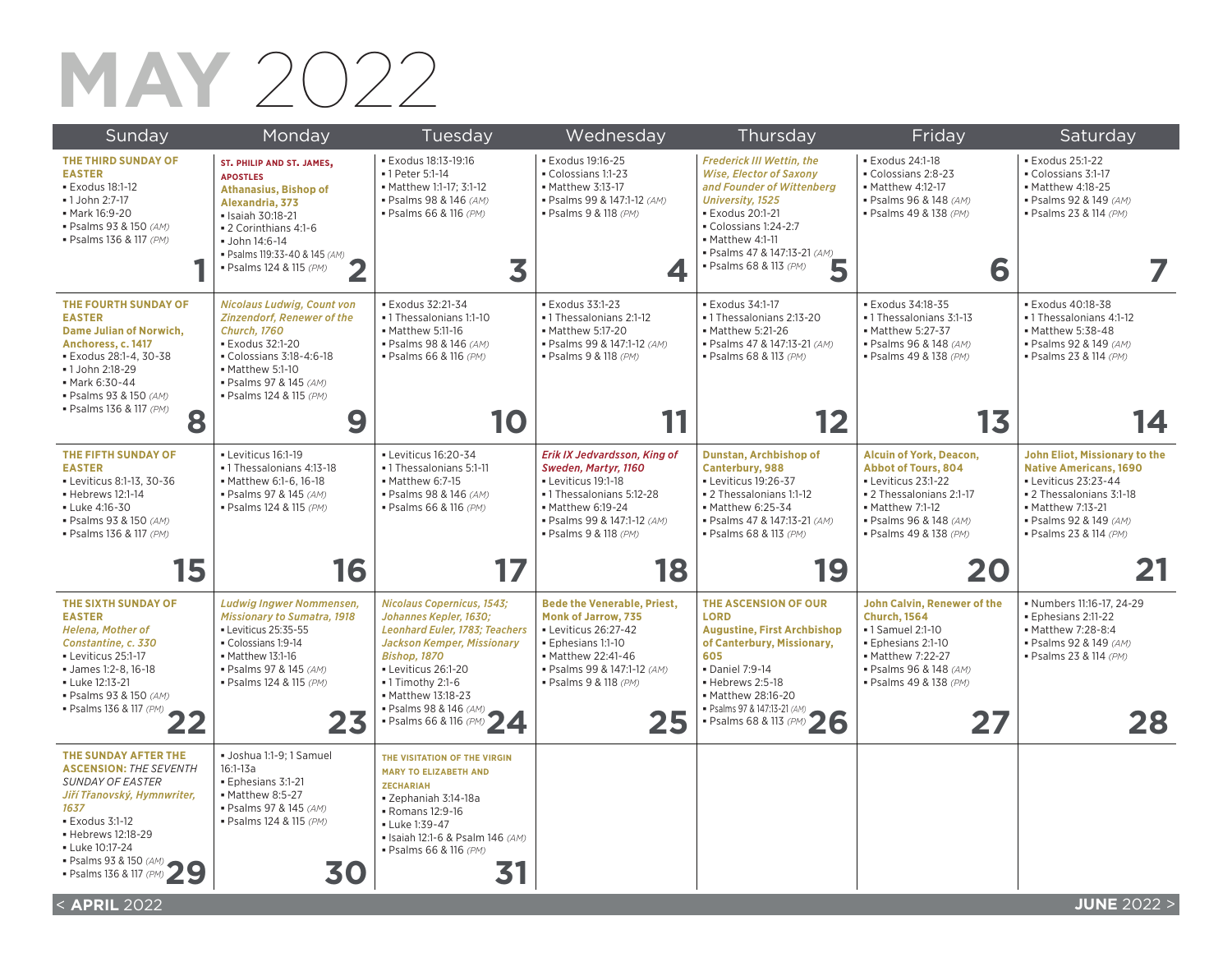# **JUNE** 2022

| Sunday                                                                                                                                                                                                                                                                 | Monday                                                                                                                                                                                       | Tuesday                                                                                                                                                                                                                                                                                                      | Wednesday                                                                                                                                                                         | Thursday                                                                                                                                                                                               | Friday                                                                                                                                                                | Saturday                                                                                                                                                                                                                                                                  |
|------------------------------------------------------------------------------------------------------------------------------------------------------------------------------------------------------------------------------------------------------------------------|----------------------------------------------------------------------------------------------------------------------------------------------------------------------------------------------|--------------------------------------------------------------------------------------------------------------------------------------------------------------------------------------------------------------------------------------------------------------------------------------------------------------|-----------------------------------------------------------------------------------------------------------------------------------------------------------------------------------|--------------------------------------------------------------------------------------------------------------------------------------------------------------------------------------------------------|-----------------------------------------------------------------------------------------------------------------------------------------------------------------------|---------------------------------------------------------------------------------------------------------------------------------------------------------------------------------------------------------------------------------------------------------------------------|
|                                                                                                                                                                                                                                                                        |                                                                                                                                                                                              |                                                                                                                                                                                                                                                                                                              | Justin, Martyr at Rome, c. 165<br>$\blacksquare$ Isaiah 4:2-6<br>· Ephesians 4:1-16<br>• Matthew 8:28-34<br>· Psalms 99 & 147:1-12 (AM)<br>· Psalms 9 & 118 (PM)                  | <b>Blandina and Her</b><br><b>Companions, Martyrs at</b><br><b>Lyons, 177</b><br>· Zechariah 4:1-14<br>· Ephesians 4:17-32<br>Matthew 9:1-8<br>· Psalms 47 & 147:13-21 (AM)<br>· Psalms 68 & 113 (PM)  | The Martyrs of Uganda, 1886<br>• Jeremiah 31:27-34<br>Ephesians 5:1-32<br>• Matthew 9:9-17<br>· Psalms 96 & 148 (AM)<br>· Psalms 49 & 138 (PM)<br>3                   | John XXIII, Bishop of Rome,<br><b>Renewer of the Church, 1963</b><br>· Ezekiel 36:22-27<br>· Ephesians 6:1-24<br>• Matthew 9:18-26<br>· Psalms 92 & 149 (AM)<br><b>PENTECOST: THE VIGIL OF</b><br><b>PENTECOST</b><br>· Psalms 138 & 98 (PM)                              |
| <b>PENTECOST: THE DAY OF</b><br><b>PENTECOST</b><br><b>Boniface, Archbishop</b><br>of Mainz, Missionary to<br><b>Germany, Martyr, 754</b><br>• Deuteronomy 16:9-12<br>Acts 4:18-21, 23-33<br>· John 4:19-26<br>· Psalms 103 & 150 (AM)<br>5<br>· Psalms 117 & 139 (PM) | <b>William Alfred Passavant,</b><br><b>Renewer of Society, 1894</b><br><b>Ezekiel 33:1-11</b><br>• 1 John 1:1-10<br>• Matthew 9:27-34<br>· Psalms 5 & 145 (AM)<br>· Psalms 82 & 29 (PM)<br>6 | <b>Noah Sealth (Seattle),</b><br><b>Chief of the Duwamish</b><br><b>Confederacy, 1866</b><br>· Ezekiel 33:21-33<br>• 1 John 2:1-11<br>• Matthew 9:35-10:4<br>· Psalms 42 & 146 (AM)<br>· Psalms 102 & 133 (PM)                                                                                               | · Ezekiel 34:1-16<br>· 1 John 2:12-17<br>• Matthew 10:5-15<br>· Psalms 89:1-18 & 147:1-12 (AM)<br>· Psalms 1 & 33 (PM)<br>8                                                       | Columba, Abbot of Iona, 597<br>Aidan, Bishop of Lindisfarne,<br>651<br><b>Ezekiel 37:21b-28</b><br>•1 John 2:18-29<br>• Matthew 10:16-23<br>· Psalms 97 & 147:13-21 (AM)<br>· Psalms 16 & 62 (PM)<br>9 | <b>Ephrem of Edessa, Deacon,</b><br>373<br><b>Ezekiel 39:21-29</b><br>• 1 John 3:1-10<br>• Matthew 10:24-33<br>· Psalms 51 & 148 (AM)<br>· Psalms 142 & 65 (PM)<br>10 | <b>ST. BARNABAS, APOSTLE</b><br>· Ezekiel 47:1-12<br>• 1 John 3:11-18<br>• Matthew 10:34-42<br>· Psalms 122 & 149 (AM)<br>· Psalms 118 & 111 (PM)                                                                                                                         |
| THE SUNDAY OF THE HOLY<br><b>TRINITY: THE FIRST SUNDAY</b><br><b>AFTER PENTECOST</b><br>· Job 38:1-11; 42:1-5<br>Revelation 19:4-16<br>· John 1:29-34<br>· Psalms 19 & 150 (AM)<br>· Psalms 81 & 113 (PM)                                                              | · Proverbs 3:11-20<br>• 1 John 3:18-4:6<br>Matthew 11:1-6<br>· Psalms 135 & 145 (AM)<br>· Psalms 97 & 112 (PM)<br>13                                                                         | Macrina, Monastic, Teacher, 379;<br><b>Basil the Great, Bishop of Caesarea,</b><br>379; Gregory of Nazianzus, Bishop<br>of Constantinople, c. 389; Gregory,<br><b>Bishop of Nyssa, c. 385</b><br>Proverbs 4:1-27<br>• 1 John 4:7-21<br>• Matthew 11:7-15<br>• Matthew II. $I = 1$<br>• Psalms 123 & 146 (AM) | <b>Evelyn Underhill, Teacher,</b><br>1941<br>Proverbs 6:1-19<br>• 1 John 5:1-12<br>• Matthew 11:16-24<br>· Psalms 15 & 147:1-12 (AM)<br>· Psalms 48 & 4 (PM)<br>15                | Joseph Butler, Bishop of<br><b>Durham, 1752</b><br>Proverbs 7:1-27<br>· 1 John 5:13-21<br>• Matthew 11:25-30<br>· Psalms 36 & 147:13-21 (AM)<br>· Psalms 80 & 27 (PM)<br>16                            | Proverbs 8:1-21<br><b>2 John 1-13</b><br>• Matthew 12:1-14<br>· Psalms 130 & 148 (AM)<br>· Psalms 32 & 139 (PM)<br>17                                                 | <b>Bernard Mizeki, Catechist and</b><br>Martyr in Rhodesia, 1896<br>Proverbs 8:22-36<br><b>- 3 John 1-15</b><br>• Matthew 12:15-21<br>· Psalms 56 & 149 (AM)<br>· Psalms 100 & 63 (PM)<br>18                                                                              |
| THE SECOND SUNDAY<br><b>AFTER PENTECOST</b><br>Proverbs 9:1-12<br>Acts 8:14-25<br>• Luke 10:25-28. 38-42<br>· Psalms 67 & 150 (AM)<br>· Psalms 46 & 93 (PM)<br>19                                                                                                      | Proverbs 10:1-12<br>- 1 Timothy 1:1-17<br>• Matthew 12:22-32<br>· Psalms 57 & 145 (AM)<br>· Psalms 85 & 47 (PM)<br>20                                                                        | <b>Onesimos Nesib, Translator,</b><br>Evangelist, 1931<br>- Proverbs 15:16-33<br>- 1 Timothy 1:18-2:15<br>• Matthew 12:33-42<br>· Psalms 54 & 146 (AM)<br>· Psalms 28 & 99 (PM)                                                                                                                              | Alban, the First Martyr in<br>Britain, c. 304<br>Proverbs 17:1-20<br>- 1 Timothy 3:1-16<br>• Matthew 12:43-50<br>· Psalms 65 & 147:1-12 (AM)<br>· Psalms 125 & 91 (PM)<br>22      | Proverbs 21:30-22:6<br>•1 Timothy 4:1-16<br>• Matthew 13:24-30<br>· Psalms 143 & 147:13-21 (AM)<br>· Psalms 81 & 116 (PM)<br>23                                                                        | THE NATIVITY OF ST. JOHN THE<br><b>BAPTIST</b><br>Malachi 3:1-4<br>Acts 13:13-26<br>- Luke 1:57-80<br>· Psalms 141 & 148 (AM)<br>· Psalms 6 & 20 (PM)<br>24           | <b>The Presentation of the</b><br><b>Augsburg Confession,</b><br>1530; Philipp Melanchthon,<br>Renewer of the Church, 1560<br>Proverbs 23:19-21, 29-24:2:<br>25:15-28<br>• 1 Timothy 5:17-6:21<br>• Matthew 13:31-43<br>· Psalms 122 & 149 (AM)<br>· Psalms 125 & 90 (PM) |
| THE THIRD SUNDAY AFTER<br><b>PENTECOST</b><br>Ecclesiastes 1:1-11<br>Acts 8:26-40<br>- Luke 11:1-13<br>· Psalms 108 & 150 (AM)<br>· Psalms 66 & 23 (PM)<br>26                                                                                                          | Cyril of Alexandria, Bishop,<br>Teacher, 444<br>Ecclesiastes 2:1-15<br>Galatians 1:1-17<br>• Matthew 13:44-52<br>· Psalms 62 & 145 (AM)<br>· Psalms 73 & 9 (PM)                              | <b>Irenaeus, Bishop of Lyons,</b><br>c.202<br>Ecclesiastes 2:16-3:15<br>Galatians 1:18-2:21<br>• Matthew 13:53-14:12<br>• Psalms 12 & 146 (AM)<br>· Psalms 36 & 7 (PM)<br>28                                                                                                                                 | ST. PETER AND ST. PAUL,<br><b>APOSTLES</b><br>· Ezekiel 34:11-16<br>• 1 Corinthians 3:16-23<br>• 2 Timothy 4:1-8, 17-18<br>· Psalms 87 & 147:1-12 (AM)<br>· Psalms 132 & 134 (PM) | Johan Olof Wallin,<br>Archbishop of Uppsala,<br>Hymnwriter, 1839<br>Ecclesiastes 3:16-4:3<br>Galatians 3:1-14<br>• Matthew 14:13-21<br>· Psalms 116 & 147:13-21 (AM)<br>· Psalms 26 & 130 (PM)         |                                                                                                                                                                       |                                                                                                                                                                                                                                                                           |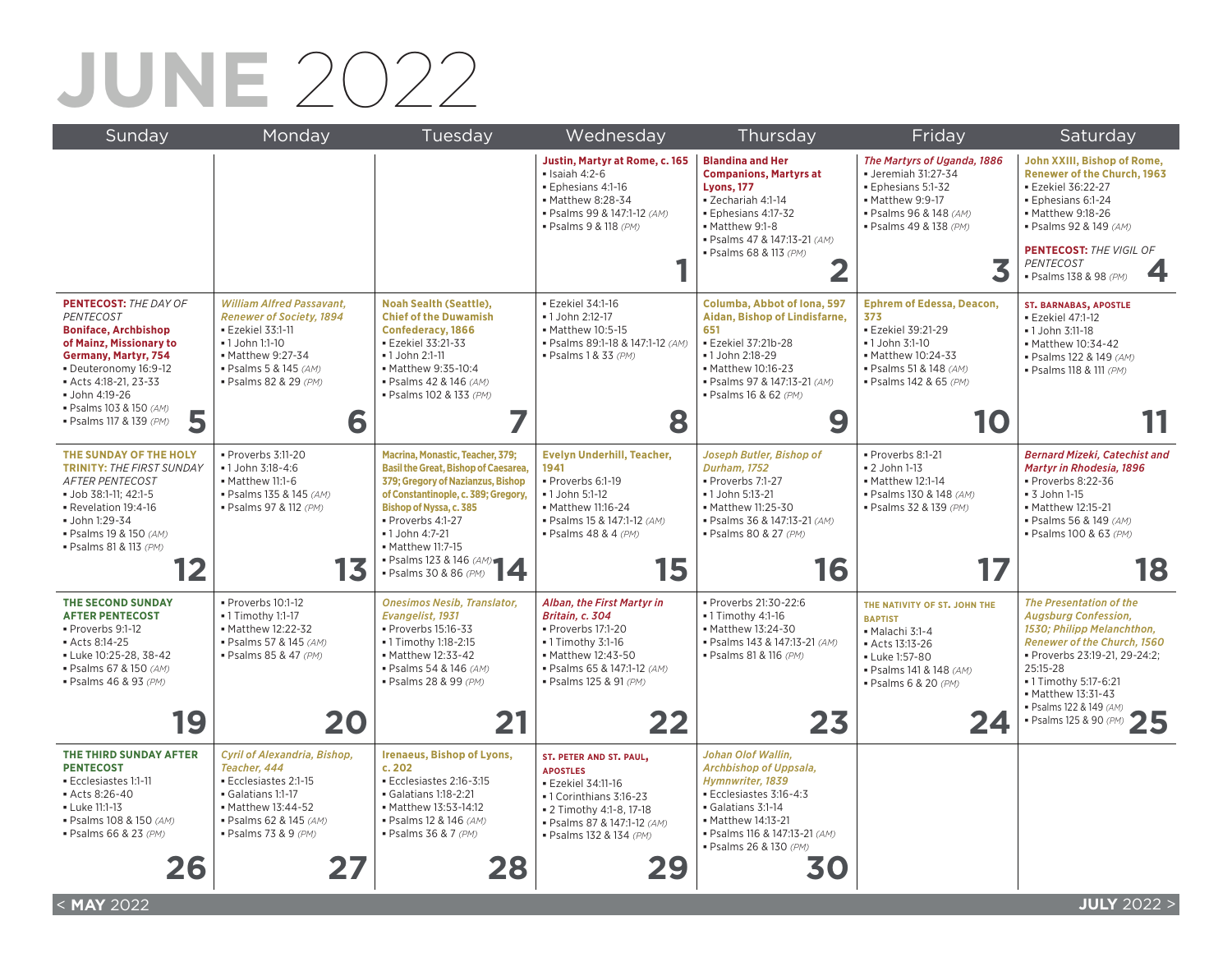| Sunday                                                                                                                                                                                                                                                                       | Monday                                                                                                                                                                                                                               | Tuesday                                                                                                                                                                                | Wednesday                                                                                                                                                                                                                                           | Thursday                                                                                                                                                                                                                                    | Friday                                                                                                                                                                                                                                                  | Saturday                                                                                                                                                                                                                                 |
|------------------------------------------------------------------------------------------------------------------------------------------------------------------------------------------------------------------------------------------------------------------------------|--------------------------------------------------------------------------------------------------------------------------------------------------------------------------------------------------------------------------------------|----------------------------------------------------------------------------------------------------------------------------------------------------------------------------------------|-----------------------------------------------------------------------------------------------------------------------------------------------------------------------------------------------------------------------------------------------------|---------------------------------------------------------------------------------------------------------------------------------------------------------------------------------------------------------------------------------------------|---------------------------------------------------------------------------------------------------------------------------------------------------------------------------------------------------------------------------------------------------------|------------------------------------------------------------------------------------------------------------------------------------------------------------------------------------------------------------------------------------------|
|                                                                                                                                                                                                                                                                              | <b>JULY</b> 2022                                                                                                                                                                                                                     |                                                                                                                                                                                        |                                                                                                                                                                                                                                                     |                                                                                                                                                                                                                                             | John Mason Neale, 1866;<br><b>Catherine Winkworth, 1878;</b><br><b>Hymnwriters</b><br>Ecclesiastes 5:1-7<br>Galatians 3:15-22<br>• Matthew 14:22-36<br>· Psalms 84 & 148 (AM)<br>· Psalms 25 & 40 (PM)                                                  | Ecclesiastes 5:8-20<br>Galatians 3:23-4:11<br>• Matthew 15:1-20<br>· Psalms 63 & 149 (AM)<br>· Psalms 138 & 98 (PM)<br>2                                                                                                                 |
| THE FOURTH SUNDAY<br><b>AFTER PENTECOST</b><br>Ecclesiastes 6:1-12<br>Acts 10:9-23<br>- Luke 12:32-40<br>• Psalms 103 & 150 (AM)<br>· Psalms 117 & 139 (PM)                                                                                                                  | Ecclesiastes 7:1-14<br>Galatians 4:12-20<br>• Matthew 15:21-28<br>· Psalms 5 & 145 (AM)<br>· Psalms 82 & 29 (PM)                                                                                                                     | Ecclesiastes 8:14-9:10<br>$\bullet$ Galatians 4:21-31<br>• Matthew 15:29-39<br>· Psalms 42 & 146 (AM)<br>• Psalms 102 & 133 (PM)                                                       | Jan Hus, Martyr, 1415<br>Ecclesiastes 9:11-18<br>Galatians 5:1-15<br>• Matthew 16:1-12<br>· Psalms 89:1-18 & 147:1-12 (AM)<br>$\blacksquare$ Psalms 1 & 33 (PM)                                                                                     | Ecclesiastes 11:1-8<br>Galatians 5:16-24<br>• Matthew 16:13-20<br>· Psalms 97 & 147:13-21 (AM)<br>· Psalms 16 & 62 (PM)                                                                                                                     | Ecclesiastes 11:9-12:14<br>Galatians 5:25-6:10<br>• Matthew 16:21-28<br>· Psalms 51 & 148 (AM)<br>· Psalms 142 & 65 (PM)                                                                                                                                | Numbers 3:1-13<br>Galatians 6:11-18<br>• Matthew 17:1-13<br>· Psalms 104 & 149 (AM)<br>· Psalms 118 & 111 (PM)                                                                                                                           |
|                                                                                                                                                                                                                                                                              | 4                                                                                                                                                                                                                                    | 5                                                                                                                                                                                      | 6                                                                                                                                                                                                                                                   |                                                                                                                                                                                                                                             | 8                                                                                                                                                                                                                                                       | 9                                                                                                                                                                                                                                        |
| THE FIFTH SUNDAY AFTER<br><b>PENTECOST</b><br>• Numbers 6:22-27<br>Acts 13:1-12<br>- Luke 12:41-48<br>· Psalms 19 & 150 (AM)<br>· Psalms 81 & 113 (PM)<br>10                                                                                                                 | <b>Benedict of Nursia, Abbot</b><br>of Monte Cassino, c. 547;<br>Scholastica, Abbess, c. 547<br>Numbers 9:15-23: 10:29-36<br>- Romans 1:1-15<br>• Matthew 17:14-21<br>· Psalms 135 & 145 (AM)<br>• Psalms 97 & 112 (PM)<br>11<br>. . | Nathan Söderblom,<br><b>Archbishop of Uppsala, 1931</b><br>• Numbers 11:1-23<br>• Romans 1:16-25<br>• Matthew 17:22-27<br>· Psalms 123 & 146 (AM)<br>• Psalms 30 & 86 (PM)<br>12       | <b>Johannes Flierl, Missionary</b><br>to Australia and Papua New<br><b>Guinea</b> , 1947<br>• Numbers 11:24-35<br>• Romans 1:28-2:11<br>• Matthew 18:1-9<br>· Psalms 15 & 147:1-12 (AM)<br>$\blacksquare$ Psalms 48 & 4 (PM)<br>13                  | • Numbers 12:1-16<br>• Romans 2:12-24<br>• Matthew 18:10-20<br>· Psalms 36 & 147:13-21 (AM)<br>· Psalms 80 & 27 (PM)<br>14                                                                                                                  | <b>Olga, Princess of Kiev,</b><br>Confessor, 969: Vladimir.<br><b>First Christian Ruler of</b><br><b>Russia, 1015</b><br>• Numbers 13:1-3, 21-30<br>• Romans 2:25-3:8<br>• Matthew 18:21-35<br>- Psalms 130 & 148 $(AM)$<br>5<br>· Psalms 32 & 139 (PM) | • Numbers 13:31-14:25<br>• Romans 3:9-20<br>• Matthew 19:1-12<br>· Psalms 56 & 149 (AM)<br>· Psalms 100 & 63 (PM)<br>16                                                                                                                  |
| THE SIXTH SUNDAY AFTER<br><b>PENTECOST</b><br><b>Bartolomé de Las Casas,</b><br><b>Missionary to the Indies, 1566</b><br>William White, Bishop of<br>Pennsylvania, 1816<br>Numbers 14:26-45 Acts 15:1-12<br>Luke 12:49-56<br>· Psalms 67 & 150 (AM)<br>· Psalms 46 & 93 (PM) | • Numbers 16:1-19<br>• Romans 3:21-31<br>• Matthew 19:13-22<br>• Psalms 57 & 145 (AM)<br>· Psalms 85 & 47 (PM)<br>18                                                                                                                 | • Numbers 16:20-35<br>• Romans 4:1-12<br>• Matthew 19:23-30<br>· Psalms 54 & 146 (AM)<br>· Psalms 28 & 99 (PM)<br>19                                                                   | <b>Elizabeth Cady Stanton, 1902;</b><br>Amelia Jenks Bloomer, 1894;<br>Sojourner Truth, 1883; Harriet<br>Ross Tubman, 1912; Renewers<br>of Society<br>• Numbers 16:36-50<br>• Romans 4:13-25<br>• Matthew 20:1-16<br>• Psalms 65 & 147:1-12 (AM) 20 | • Numbers 17:1-11<br>• Romans 5:1-11<br>• Matthew 20:17-28<br>· Psalms 143 & 147:13-21 (AM)<br>· Psalms 81 & 116 (PM)<br>21                                                                                                                 | <b>ST. MARY MAGDELENE</b><br>· Judith 9:1, 11-14<br>• 2 Corinthians 5:14-18<br>· John 20:11-18<br>· Psalms 42:1-7 & 148 (AM)<br>· Psalms 6 & 20 (PM)<br>22                                                                                              | <b>Birgitta of Sweden, Renewer</b><br>of the Church, 1373<br>• Numbers 20:1-29<br>• Romans 5:12-6:11<br>• Matthew 20:29-21:11<br>· Psalms 122 & 149 (AM)<br>· Psalms 125 & 90 (PM)<br>23                                                 |
| THE SEVENTH SUNDAY<br><b>AFTER PENTECOST</b><br>Thomas à Kempis, Priest, 1471<br>• Numbers 21:4-9, 21-35<br>Acts 17:12-34<br>- Luke 13:10-17<br>· Psalms 108 & 150 (AM)<br>· Psalms 66 & 23 (PM)<br>44                                                                       | ST. JAMES THE ELDER, APOSTLE<br>• Numbers 22:1-21<br>• Romans 6:12-23<br>• Matthew 21:12-22<br>· Psalms 5 & 145 (AM)<br>· Psalms 73 & 9 (PM)<br>っこ<br>29                                                                             | <b>The Parents of the Blessed</b><br><b>Virgin Mary</b><br>• Numbers 22:21-38<br>• Romans 7:1-12<br>• Matthew 21:23-32<br>· Psalms 12 & 146 (AM)<br>$\bullet$ Psalms 36 & 7 (PM)<br>26 | <b>William Reed Huntington,</b><br><b>Priest. 1919</b><br>• Numbers 22:41--23:12<br>- Romans 7:13-25<br>• Matthew 21:33-46<br>· Psalms 96 & 147:1-12 (AM)<br>· Psalms 132 & 134 (PM)<br>Z 1                                                         | Johann Sebastian Bach,<br>1750; Heinrich Schütz, 1672;<br><b>George Frederick Handel.</b><br>1759; Musicians<br>• Numbers 23:11-26<br>• Romans 8:1-11<br>• Matthew 22:1-14<br>· Psalms 116 & 147:13-21 (AM)<br>28<br>· Psalms 26 & 130 (PM) | Mary, Martha, and Lazarus of<br><b>Bethany</b><br><b>Olaf II Haraldsson, King of</b><br>Norway, Martyr, 1030<br>• Numbers 24:1-13<br>• Romans 8:12-17<br>• Matthew 22:15-22<br>· Psalms 84 & 148 (AM)<br>• Psalms 25 & 40 (PM) 29                       | William WIlberforce,<br><b>Renewer of Society, 1833</b><br><b>Robert Barnes, Confessor,</b><br><b>Martyr, 1540</b><br>• Numbers 24:12-25<br>• Romans 8:18-25<br>• Matthew 22:23-40<br>· Psalms 63 & 149 (AM)<br>- Psalms 138 & 98 (PM) 3 |
| THE EIGHTH SUNDAY AFTER<br><b>PENTECOST</b><br>Ignatius of Loyola, Priest,<br><b>Monastic, and Founder of</b><br>the Society of Jesus, 1556<br>• Numbers 27:12-23 • Acts 19:11-20<br>• Mark 1:14-20<br>- Psalms 103 & 150 (AM)<br>- Psalms 117 & 139 (PM)<br>< JUNE 2022     |                                                                                                                                                                                                                                      |                                                                                                                                                                                        |                                                                                                                                                                                                                                                     |                                                                                                                                                                                                                                             |                                                                                                                                                                                                                                                         | <b>AUGUST 2022 &gt;</b>                                                                                                                                                                                                                  |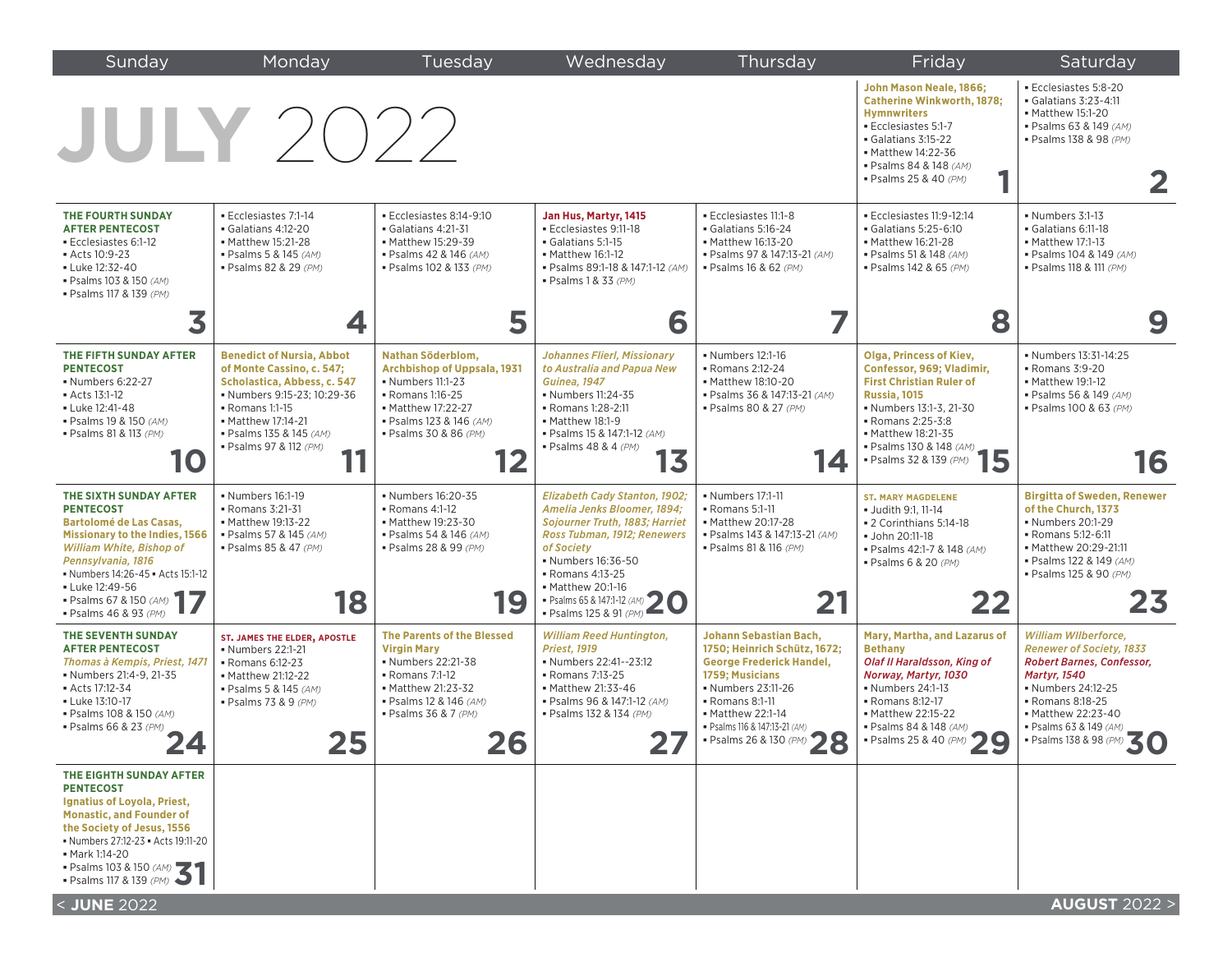#### **AUGUST** 2022

| Sunday                                                                                                                                                                                                                                         | Monday                                                                                                                                                                    | Tuesday                                                                                                                                                  | Wednesday                                                                                                                                                                                                       | Thursday                                                                                                                                                                      | Friday                                                                                                                                    | Saturday                                                                                                                                                                                                                                                                    |
|------------------------------------------------------------------------------------------------------------------------------------------------------------------------------------------------------------------------------------------------|---------------------------------------------------------------------------------------------------------------------------------------------------------------------------|----------------------------------------------------------------------------------------------------------------------------------------------------------|-----------------------------------------------------------------------------------------------------------------------------------------------------------------------------------------------------------------|-------------------------------------------------------------------------------------------------------------------------------------------------------------------------------|-------------------------------------------------------------------------------------------------------------------------------------------|-----------------------------------------------------------------------------------------------------------------------------------------------------------------------------------------------------------------------------------------------------------------------------|
|                                                                                                                                                                                                                                                | <b>Joseph of Arimathea</b><br>• Numbers 32:1-6, 16-27<br>• Romans 8:26-30<br>• Matthew 23:1-12<br>· Psalms 5 & 145 (AM)<br>· Psalms 82 & 29 (PM)                          | · Numbers 35:1-3, 9-15, 30-34<br>- Romans 8:31-39<br>• Matthew 23:13-26<br>· Psalms 42 & 146 (AM)<br>· Psalms 102 & 133 (PM)                             | · Deuteronomy 1:1-18<br>- Romans 9:1-18<br>• Matthew 23:27-39<br>· Psalms 89:1-18 & 147:1-12 (AM)<br>· Psalms 1 & 33 (PM)                                                                                       | Deuteronomy 3:18-28<br>- Romans 9:19-33<br>• Matthew 24:1-14<br>· Psalms 97 & 147:13-21 (AM)<br>· Psalms 16 & 62 (PM)                                                         | - Deuteronomy 31:7-13, 24-<br>32:4; 34:1-12<br>- Romans 10:1-21<br>• Matthew 24:15-51<br>· Psalms 51 & 148 (AM)<br>· Psalms 142 & 65 (PM) | THE TRANSFIGURATION OF OUR<br>LORD<br><b>Exodus 34:29-35</b><br>• 2 Peter 1:13-21<br>- Luke 9:28-36<br>· Psalms 99 & 149 (AM)<br>· Psalms 118 & 111 (PM)                                                                                                                    |
|                                                                                                                                                                                                                                                |                                                                                                                                                                           |                                                                                                                                                          | 3                                                                                                                                                                                                               | 4                                                                                                                                                                             | 5                                                                                                                                         | 6                                                                                                                                                                                                                                                                           |
| THE NINTH SUNDAY AFTER<br><b>PENTECOST</b><br>· Joshua 1:1-18<br>• Acts 21:3-15<br>• Mark 1:21-27<br>· Psalms 19 & 150 (AM)<br>· Psalms 81 & 113 (PM)                                                                                          | <b>Dominic de Guzmán, Priest</b><br>and Friar, 1221<br>· Joshua 2:1-14<br>• Romans 11:1-12<br>• Matthew 25:1-13<br>· Psalms 135 & 145 (AM)<br>· Psalms 97 & 112 (PM)<br>8 | · Joshua 2:15-24<br>• Romans 11:13-24<br>• Matthew 25:14-30<br>· Psalms 123 & 146 (AM)<br>· Psalms 30 & 86 (PM)<br>9                                     | <b>Lawrence, Deacon and</b><br><b>Martyr at Rome, 258</b><br>$\bullet$ Joshua 3:1-13<br>- Romans 11:25-36<br>• Matthew 25:31-46<br>· Psalms 15 & 147:1-12 (AM)<br>$\blacksquare$ Psalms 48 & 4 (PM)<br><b>O</b> | <b>Clare, Abbess of Assisi, 1253</b><br>· Joshua 3:14-4:7<br>• Romans 12:1-8<br>• Matthew 26:1-16<br>· Psalms 36 & 147:13-21 (AM)<br>· Psalms 80 & 27 (PM)                    | · Joshua 4:19-5:1, 10-15<br>• Romans 12:9-21<br>• Matthew 26:17-25<br>· Psalms 130 & 148 (AM)<br>· Psalms 32 & 139 (PM)                   | <b>Florence Nightingale, 1910;</b><br><b>Clara Maass, 1901; Renewers</b><br>of Society<br>Jeremy Taylor, Bishop of Down,<br>Connor, and Dromore, 1667<br>· Joshua 6:1-14<br>• Romans 13:1-7<br>• Matthew 26:26-35<br>· Psalms 56 & 149 (AM)<br>13<br>· Psalms 100 & 63 (PM) |
|                                                                                                                                                                                                                                                |                                                                                                                                                                           |                                                                                                                                                          |                                                                                                                                                                                                                 |                                                                                                                                                                               |                                                                                                                                           |                                                                                                                                                                                                                                                                             |
| THE TENTH SUNDAY AFTER<br><b>PENTECOST</b><br>Maximilian Mary Kolbe,<br>Priest, Martyr, 1941<br>Jonathan Myrick Daniels, Civil<br><b>Rights Witness, Martyr, 1965</b><br>· Joshua 6:15-27<br>Acts 22:30-23:11<br>• Mark 2:1-12                 | ST. MARY THE VIRGIN, MOTHER OF<br><b>OUR LORD</b><br>· Isaiah 61:7-11<br>Galatians 4:4-7<br>- Luke 1:46-55<br>· Psalms 34 & 145 (AM)<br>· Psalms 85 & 47 (PM)             | Stephen I, King of Hungary,<br>1038<br>· Joshua 7:1-8:22<br>- Romans 13:8-14:12<br>• Matthew 26:36-56<br>· Psalms 54 & 146 (AM)<br>· Psalms 28 & 99 (PM) | Johann Gerhard, Theologian,<br>1637<br>· Joshua 8:30-35<br>- Romans 14:13-23<br>• Matthew 26:57-68<br>· Psalms 65 & 147:1-12 (AM)<br>· Psalms 125 & 91 (PM)                                                     | <b>William Porcher DuBose.</b><br><b>Priest, 1918</b><br>· Joshua 9:3-21<br>- Romans 15:1-13<br>• Matthew 26:69-75<br>· Psalms 143 & 147:13-21 (AM)<br>· Psalms 81 & 116 (PM) | • Joshua 9:22-10:15<br>- Romans 15:14-24<br>• Matthew 27:1-10<br>· Psalms 88 & 148 (AM)<br>· Psalms 6 & 20 (PM)                           | <b>Bernard, Abbot of Clairvaux.</b><br>1153<br>· Joshua 23:1-16<br>- Romans 15:25-33<br>• Matthew 27:11-23<br>· Psalms 122 & 149 (AM)<br>· Psalms 125 & 90 (PM)                                                                                                             |
| - Psalms 67 & 150 (AM)<br>· Psalms 46 & 93 (PM)                                                                                                                                                                                                | 15                                                                                                                                                                        | 16                                                                                                                                                       |                                                                                                                                                                                                                 | 18                                                                                                                                                                            | 19                                                                                                                                        | 20                                                                                                                                                                                                                                                                          |
| THE ELEVENTH SUNDAY<br><b>AFTER PENTECOST</b><br>• Joshua 24:1-15<br>Acts 28:23-31<br>• Mark 2:23-28<br>· Psalms 108 & 150 (AM)<br>· Psalms 66 & 23 (PM)                                                                                       | · Joshua 24:16-33<br>- Romans 16:1-16<br>• Matthew 27:24-31<br>· Psalms 62 & 145 (AM)<br>· Psalms 73 & 9 (PM)                                                             | · Judges 2:1-5, 11-23; 3:12-30<br>- Romans 16:17-27<br>• Matthew 27:32-54<br>· Psalms 12 & 146 (AM)<br>· Psalms 36 & 7 (PM)                              | <b>ST. BARTHOLOMEW, APOSTLE</b><br><b>Exodus 19:1-6</b><br>• 1 Corinthians 12:27-31a<br>· John 1:43-51<br>· Psalms 12 & 147:1-12 (AM)<br>· Psalms 132 & 134 (PM)                                                | <b>Louis IX Capet, King of</b><br><b>France, 1270</b><br>$-$ Judges 4:4-23<br>- Acts 1:1-26<br>• Matthew 27:55-66<br>· Psalms 116 & 147:13-21 (AM)<br>· Psalms 26 & 130 (PM)  | $-$ Judges 5:1-18<br>Acts 2:1-21<br>• Matthew 28:1-10<br>· Psalms 84 & 148 (AM)<br>· Psalms 25 & 40 (PM)                                  | <b>Monica, Mother of Augustine 387</b><br><b>Thomas Gallaudet, 1902;</b><br>Henry Winter Syle, 1890:<br><b>Priests to the Deaf</b><br><b>Judges 5:19-31</b><br>Acts 2:22-36<br>• Matthew 28:11-20<br>· Psalms 63 & 149 (AM)                                                 |
|                                                                                                                                                                                                                                                | 22                                                                                                                                                                        | 23                                                                                                                                                       | 24                                                                                                                                                                                                              | 25                                                                                                                                                                            | 26                                                                                                                                        | · Psalms 138 & 98 (PM)                                                                                                                                                                                                                                                      |
| THE TWELFTH SUNDAY<br><b>AFTER PENTECOST</b><br><b>Augustine, Bishop of Hippo,</b><br>Teacher, 430; Moses the Black,<br>Monk and Martyr, c. 400<br><b>Judges 6:1-24</b><br>- 2 Corinthians 9:6-15<br>• Mark 3:20-30<br>· Psalms 103 & 150 (AM) | The Beheading of St. John<br>the Baptist<br>· Judges 6:25-40<br>Acts 2:37-47<br>John 1:1-18<br>· Psalms 5 & 145 (AM)<br>· Psalms 82 & 29 (PM)                             | <b>Judges 7:1-18</b><br>Acts 3:1-11<br>· John 1:19-28<br>· Psalms 42 & 146 (AM)<br>· Psalms 102 & 133 (PM)                                               | John Bunyan, Teacher, 1688<br>Uudges 7:19-8:12<br>Acts 3:12-26<br>· John 1:29-42<br>· Psalms 89:1-18 & 147:1-12 (AM)<br>· Psalms 1 & 33 (PM)                                                                    |                                                                                                                                                                               |                                                                                                                                           |                                                                                                                                                                                                                                                                             |
| • Psalms 117 & 139 (PM) <<br>< JULY 2022                                                                                                                                                                                                       |                                                                                                                                                                           | 30                                                                                                                                                       |                                                                                                                                                                                                                 |                                                                                                                                                                               |                                                                                                                                           | <b>SEPTEMBER 2022 &gt;</b>                                                                                                                                                                                                                                                  |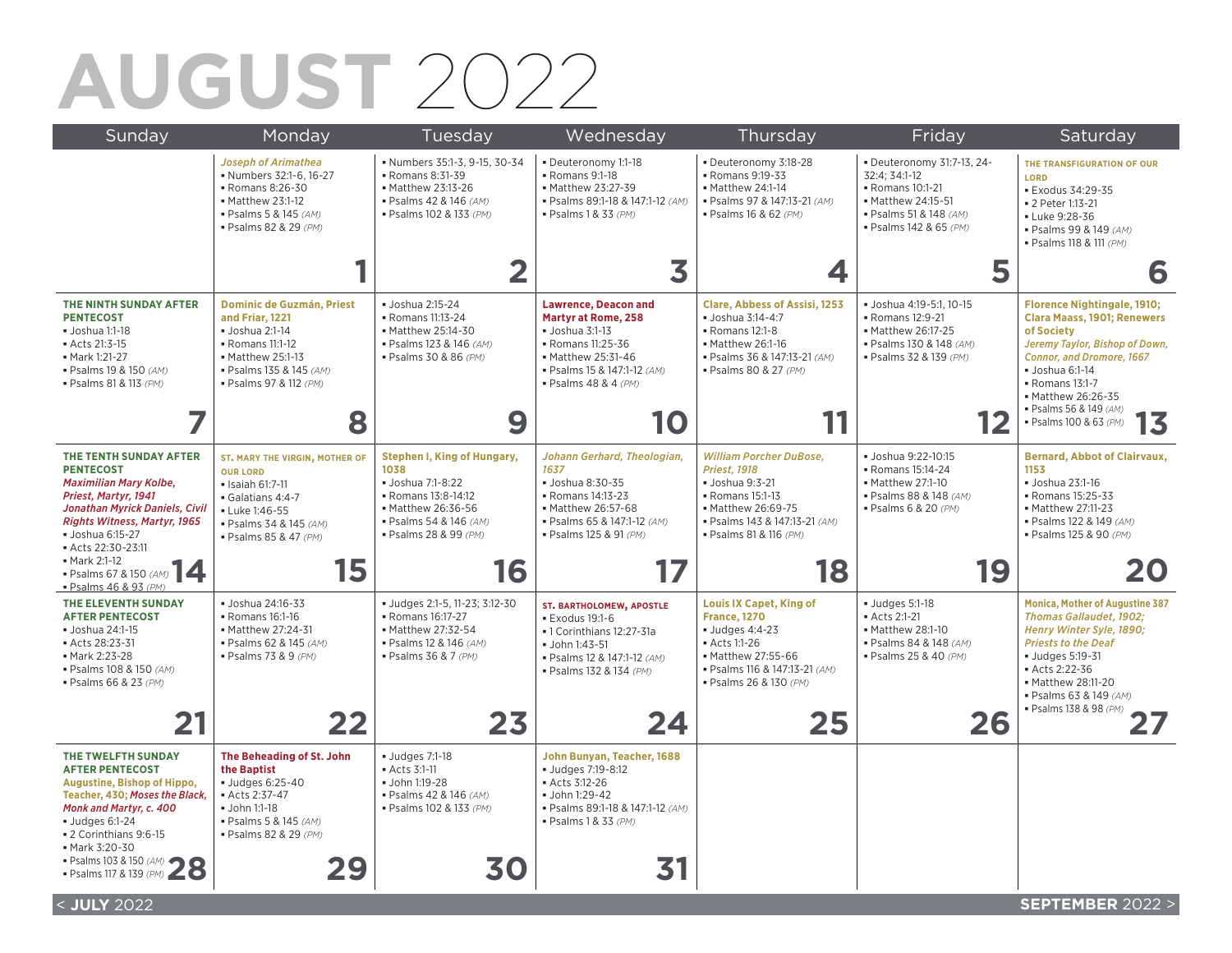### **SEPTEMBER** 2022

| Sunday                                                                                                                                                                                                                                                                           | Monday                                                                                                                                                                                              | Tuesday                                                                                                                                                                                                                             | Wednesday                                                                                                                                                                                     | Thursday                                                                                                                                                                                                                                                                        | Friday                                                                                                                                                                                                                                               | Saturday                                                                                                                                                                                    |
|----------------------------------------------------------------------------------------------------------------------------------------------------------------------------------------------------------------------------------------------------------------------------------|-----------------------------------------------------------------------------------------------------------------------------------------------------------------------------------------------------|-------------------------------------------------------------------------------------------------------------------------------------------------------------------------------------------------------------------------------------|-----------------------------------------------------------------------------------------------------------------------------------------------------------------------------------------------|---------------------------------------------------------------------------------------------------------------------------------------------------------------------------------------------------------------------------------------------------------------------------------|------------------------------------------------------------------------------------------------------------------------------------------------------------------------------------------------------------------------------------------------------|---------------------------------------------------------------------------------------------------------------------------------------------------------------------------------------------|
|                                                                                                                                                                                                                                                                                  |                                                                                                                                                                                                     |                                                                                                                                                                                                                                     |                                                                                                                                                                                               | <b>David Pendelton Oakerhater,</b><br><b>Deacon and Missionary, 1931</b><br>Uudges 8:22-35<br>Acts 4:1-12<br>· John 1:43-51<br>· Psalms 97 & 147:13-21 (AM)<br>· Psalms 16 & 62 (PM)                                                                                            | Nikolai Frederik Severin<br><b>Grundtvig, Bishop and</b><br><b>Renewer of the Church, 1872</b><br>· Judges 9:1-16, 19-21<br>Acts 4:13-31<br>· John 2:1-12<br>· Psalms 51 & 148 (AM)<br>· Psalms 142 & 65 (PM)                                        | <b>The Martyrs of Papua New</b><br><b>Guinea. 1942</b><br>· Judges 9:22-25, 50-57<br>Acts 4:32-5:11<br>· John 2:13-25<br>· Psalms 104 & 149 (AM)<br>· Psalms 118 & 111 (PM)<br>3            |
| THE THIRTEENTH SUNDAY<br><b>AFTER PENTECOST</b><br><b>Albert Schweitzer,</b><br><b>Missionary to Africa, 1965</b><br>Paul Jones, Bishop, 1941<br>· Judges 11:1-11, 29-40<br>• 2 Corinthians 11:21b-31<br>• Mark 4:35-41<br>· Psalms 19 & 150 (AM)<br>· Psalms 81 & 113 (PM)<br>4 | <b>Mother Theresa of Calcutta,</b><br><b>Renewer of Society, 1997</b><br><b>Judges 12:1-7</b><br>Acts 5:12-26<br>• John 3:1-21<br>· Psalms 135 & 145 (AM)<br>· Psalms 97 & 112 (PM)<br>5            | <b>Judges 13:1-15</b><br>Acts 5:27-42<br>John 3:22-36<br>· Psalms 123 & 146 (AM)<br>· Psalms 30 & 86 (PM)<br>6                                                                                                                      | · Judges 13:15-24<br>Acts 6:1-15<br>· John 4:1-26<br>· Psalms 15 & 147:1-12 (AM)<br>· Psalms 48 & 4 (PM)                                                                                      | <b>The Nativity of the Blessed</b><br><b>Virgin Mary</b><br>· Judges 14:1-19<br>Acts 6:15-7:16<br>· John 4:27-42<br>· Psalms 36 & 147:13-21 (AM)<br>· Psalms 80 & 27 (PM)<br>8                                                                                                  | <b>Peter Claver, Priest,</b><br><b>Missionary to Colombia, 1654</b><br><b>Constance, Nun, and Her</b><br><b>Companions, 1878</b><br>· Judges 14:20-15:20<br>Acts 7:17-29<br>· John 4:43-54<br>· Psalms 130 & 148 (AM)<br>· Psalms 32 & 139 (PM)<br>9 | Alexander Crummell, Priest,<br>1898<br><b>Judges 16:1-14</b><br>Acts 7:30-43<br>John 5:1-18<br>· Psalms 56 & 149 (AM)<br>· Psalms 100 & 63 (PM)<br>10                                       |
| THE FOURTEENTH SUNDAY<br><b>AFTER PENTECOST</b><br>· Judges 16:15-31<br>• 2 Corinthians 13:1-11<br>- Mark 5:25-34<br>· Psalms 67 & 150 (AM)<br>· Psalms 46 & 93 (PM)                                                                                                             | John Henry Hobart, Bishop of<br>New York, 1830<br><b>Judges 17:1-13</b><br>Acts 7:44-8:1a<br>· John 5:19-29<br>· Psalms 57 & 145 (AM)<br>· Psalms 85 & 47 (PM)<br>12                                | John Chrysostom, Bishop of<br><b>Constantinople, 407</b><br><b>Judges 18:1-31</b><br>Acts 8:1-25<br>John 5:30-6:15<br>· Psalms 54 & 146 (AM)<br>· Psalms 28 & 99 (PM)<br>13                                                         | <b>HOLY CROSS DAY</b><br>• Numbers 21:4-9<br>· Philippians 2:5-11<br>· John 3:13-17<br>· Psalms 78:1-2, 34-38 & 147:1-12 (AM)<br>· Psalms 125 & 91 (PM)<br>14                                 | $\bullet$ Job 1:1-22<br>Acts 8:26-40<br>· John 6:16-27<br>· Psalms 143 & 147:13-21 (AM)<br>· Psalms 81 & 116 (PM)<br>15                                                                                                                                                         | <b>Cyprian, Bishop and Martyr at</b><br>Carthage, 258<br>Ninian, Bishop, Missionary to<br>Scotland, c. 430<br>$-$ Job 2:1-13<br>Acts 9:1-9<br>• John 6:27-40<br>· Psalms 88 & 148 (AM)<br>· Psalms 6 & 20 (PM)<br>16                                 | <b>Hildegard, Abbess of</b><br><b>Bingen, Renewer of the</b><br><b>Church, 1179</b><br>$Job$ 3:1-26<br>Acts 9:10-19a<br>· John 6:41-51<br>· Psalms 122 & 149 (AM)<br>· Psalms 125 & 90 (PM) |
| THE FIFTEENTH SUNDAY<br><b>AFTER PENTECOST</b><br>Dag Hammarskjöld,<br>peacemaker, 1961<br><b>Edward Bouverie Pusey,</b><br><b>Priest, 1882</b><br>· Job 4:1-6, 12-21<br>Revelation 4:1-11<br>• Mark 6:1-6a<br>18<br>· Psalms 108 & 150 (AM)<br>· Psalms 66 & 23 (PM)            | <b>Theodore of Tarsus.</b><br><b>Archbishop of Canterbury,</b><br>690<br>• Job 4:1; 5:1-11, 17-21, 26-27<br>Acts 9:19b-31<br>• John 6:52-59<br>· Psalms 62 & 145 (AM)<br>· Psalms 73 & 9 (PM)<br>19 | John Coleridge Patteson.<br><b>Bishop of Melanesia, and His</b><br><b>Companions; Martyrs, 1871</b><br>• Job 6:1-4, 8-15, 21; 7:1-21<br>Acts 9:32-10:16<br>· John 6:60-7:13<br>· Psalms 12 & 146 (AM)<br>· Psalms 36 & 7 (PM)<br>20 | <b>ST. MATTHEW, APOSTLE AND</b><br><b>EVANGELIST</b><br>· Ezekiel 2:8-3:11<br>· Ephesians 2:4-10<br>• Matthew 9:9-13<br>· Psalms 119:33-40 & 147:1-12 (AM)<br>· Psalms 132 & 134 (PM)         | <b>Julius Falckner, First Lutheran</b><br><b>Pastor Ordained in North</b><br>America, 1723<br><b>Philander Chase, Bishop of</b><br>Ohio and Illinois, 1852<br>· Job 8:1-10, 20-22<br>Acts 10:17-33<br>• John 7:14-36<br>· Psalms 116 & 147:13-21 (AM)<br>· Psalms 26 & 130 (PM) | $-$ Job 9:1-15, 32-35<br>Acts 10:34-48<br>- John 7:37-52<br>· Psalms 84 & 148 (AM)<br>· Psalms 25 & 40 (PM)<br>23                                                                                                                                    | • Job 9:1: 10:1-9. 16-22<br>Acts 11:1-18<br>· John 8:12-20<br>· Psalms 63 & 149 (AM)<br>· Psalms 138 & 98 (PM)<br>24                                                                        |
| THE SIXTEENTH SUNDAY<br><b>AFTER PENTECOST</b><br><b>Sergius of Radonezh, Abbot</b><br>of Holy Trinity, Moscow, 1392<br>• Job 11:1-9, 13-20<br>Revelation 5:1-14<br>Matthew 5:1-12<br>· Psalms 103 & 150 (AM)<br>• Psalms 117 & 139 (PM)                                         | <b>Lancelot Andrewes, Bishop of</b><br>Winchester, 1626<br>$\bullet$ Job 12:1-6. 13-25<br>Acts 11:19-30<br>• John 8:21-32<br>· Psalms 5 & 145 (AM)<br>· Psalms 82 & 29 (PM)<br>26                   | <b>Vincent de Paul, Priest,</b><br><b>Renewer of Church and</b><br>Society, 1660<br>· Job 12:1: 13:3-17. 21-27<br>Acts 12:1-17<br>· John 8:33-47<br>· Psalms 42 & 146 (AM)<br>· Psalms 102 & 133 (PM)                               | Jehu Jones, Jr., Pastor, 1852<br>· Job 12:1; 14:1-22; 16:16-22;<br>17:1.13-16<br>Acts 12:18-25: 13:1-12<br>· John 8:47-9:17<br>· Psalms 89:1-18 & 147:1-12 (AM)<br>· Psalms 1 & 33 (PM)<br>28 | <b>ST. MICHAEL AND ALL ANGELS</b><br>· Daniel 7:9-10, 13-14<br>Revelation 12:7-12<br>· John 1:47-51<br>· Psalms 103 & 147:13-21 (AM)<br>· Psalms 16 & 62 (PM)<br>29                                                                                                             | <b>Jerome of Stridon, Translator</b><br>and Teacher, Priest and Monk<br>of Bethlehem. 420<br>• Job 19:1-7, 14-27<br>Acts 13:13-25<br>· John 9:18-41<br>· Psalms 51 & 148 (AM)<br>· Psalms 142 & 65 (PM)<br>50                                        |                                                                                                                                                                                             |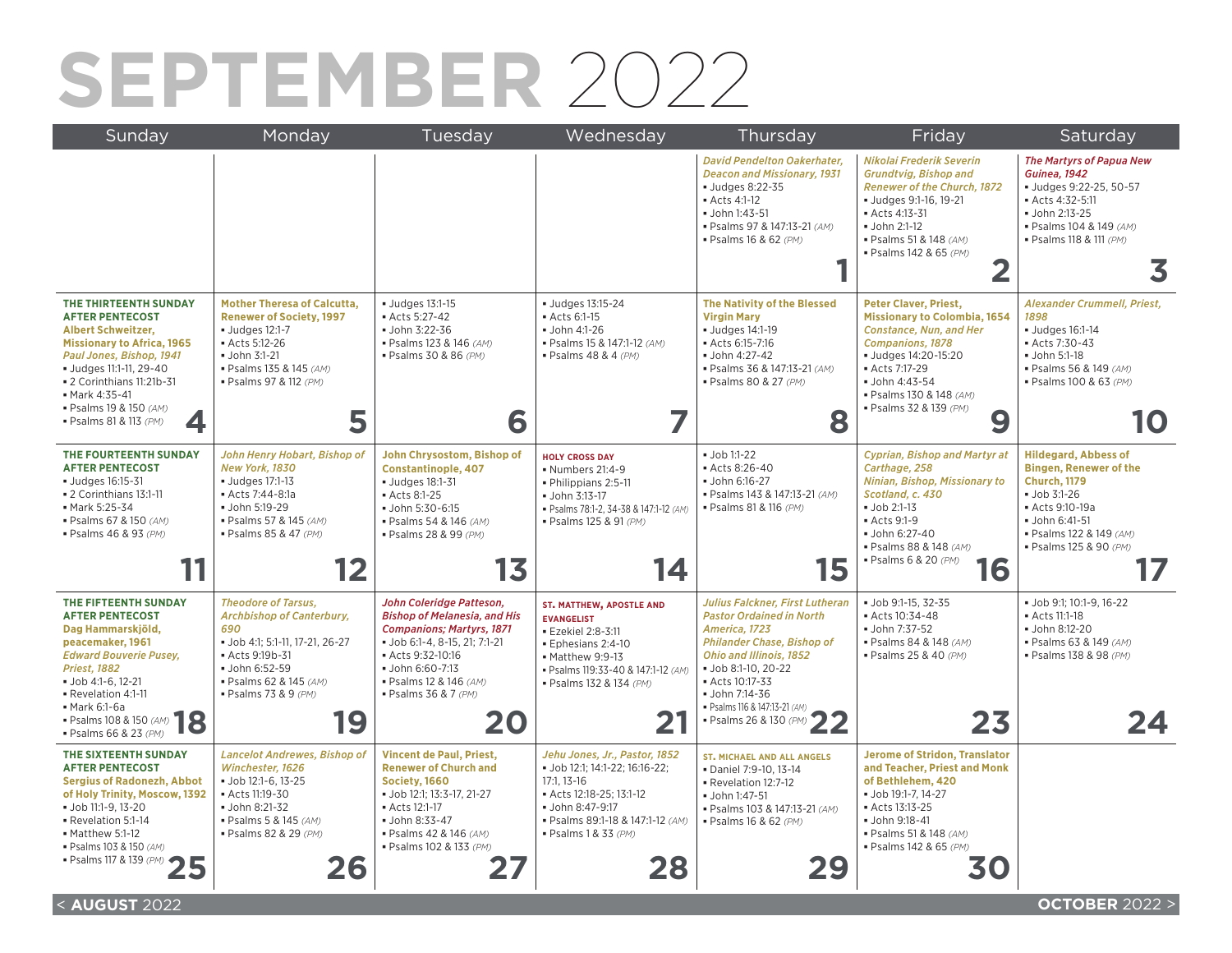| Sunday                                                                                                                                                                                                                                                                        | Monday                                                                                                                                                                                                                              | Tuesday                                                                                                                                                                                                | Wednesday                                                                                                                                                                                                                                                                | Thursday                                                                                                                                                                                   | Friday                                                                                                                                                                                                                          | Saturday                                                                                                                                                                              |
|-------------------------------------------------------------------------------------------------------------------------------------------------------------------------------------------------------------------------------------------------------------------------------|-------------------------------------------------------------------------------------------------------------------------------------------------------------------------------------------------------------------------------------|--------------------------------------------------------------------------------------------------------------------------------------------------------------------------------------------------------|--------------------------------------------------------------------------------------------------------------------------------------------------------------------------------------------------------------------------------------------------------------------------|--------------------------------------------------------------------------------------------------------------------------------------------------------------------------------------------|---------------------------------------------------------------------------------------------------------------------------------------------------------------------------------------------------------------------------------|---------------------------------------------------------------------------------------------------------------------------------------------------------------------------------------|
|                                                                                                                                                                                                                                                                               | OCTOBER 2022                                                                                                                                                                                                                        |                                                                                                                                                                                                        |                                                                                                                                                                                                                                                                          |                                                                                                                                                                                            |                                                                                                                                                                                                                                 | <b>Remigius, Bishop of Rheims,</b><br>c.533<br>· Job 22:1-4, 21--23:7<br>Acts 13:26-43<br>John 10:1-18<br>· Psalms 104 & 149 (AM)<br>· Psalms 118 & 111 (PM)                          |
| THE SEVENTEENTH SUNDAY<br><b>AFTER PENTECOST</b><br>• Job 25:1-6; 27:1-6<br>• Revelation 14:1-7, 13<br>• Matthew 5:13-20<br>· Psalms 19 & 150 (AM)<br>· Psalms 81 & 113 (PM)                                                                                                  | · Job 32:1-10, 19-33:1, 19-28<br>Acts 13:44-52<br>· John 10:19-30<br>· Psalms 135 & 145 (AM)<br>· Psalms 97 & 112 (PM)<br>3                                                                                                         | <b>Francis of Assisi, Friar and</b><br><b>Deacon, Renewer of the</b><br><b>Church, 1226</b><br>Job 29:1-20<br>Acts 14:1-18<br>· John 10:31-42<br>· Psalms 123 & 146 (AM)<br>· Psalms 30 & 86 (PM)<br>4 | Frederike Fliedner, 1842;<br><b>Theodor Fliedner, 1864;</b><br>Karolin Fliedner, 1892;<br><b>Renewers of Society</b><br>• Job 29:1; 30:1-2, 16-31<br>Acts 14:19-28<br>John 11:1-16<br>• Psalms 15 & 147:1-12 (AM)<br>5<br>$\bullet$ Psalms 48 & 4 (PM)                   | <b>William Tyndale, Priest,</b><br><b>Translator, Martyr, 1536</b><br>• Job 29:1; 31:1-23<br>Acts 15:1-11<br>· John 11:17-29<br>· Psalms 36 & 147:13-21 (AM)<br>· Psalms 80 & 27 (PM)<br>6 | <b>Henry Melchior Muhlenberg,</b><br><b>Missionary to America, 1787</b><br>• Job 29:1; 31:24-40<br>Acts 15:12-21<br>· John 11:30-44<br>· Psalms 130 & 148 (AM)<br>· Psalms 32 & 139 (PM)                                        | <b>Job 38:1-17</b><br>Acts 15:22-35<br>· John 11:45-54<br>· Psalms 56 & 149 (AM)<br>· Psalms 100 & 63 (PM)<br>8                                                                       |
| THE EIGHTEENTH SUNDAY<br><b>AFTER PENTECOST</b><br><b>Robert Grosseteste, Bishop</b><br>of Lincoln, 1253<br><b>Job 38:1, 18-41</b><br>Revelation 18:1-8<br>• Matthew 5:21-26<br>· Psalms 67 & 150 (AM)<br>9<br>· Psalms 46 & 93 (PM)                                          | <b>Thanksgiving Day (Canada)</b><br>· Job 40:1-24<br>Acts 15:36-16:5<br>John 11:55-12:8<br>· Psalms 57 & 145 (AM)<br>· Psalms 85 & 47 (PM)<br>10                                                                                    | <b>Philip, Deacon and</b><br><b>Evangelist</b><br>· Job 40:1: 41:1-11<br>Acts 16:6-15<br>· John 12:9-19<br>· Psalms 54 & 146 (AM)<br>· Psalms 28 & 99 (PM)                                             | · Job 42:1-17<br>Acts 16:16-24<br>John 12:20-26<br>• Psalms 65 & 147:1-12 (AM)<br>· Psalms 125 & 91 (PM)                                                                                                                                                                 | <b>Elizabeth Fry, Renewer of</b><br>Society, 1845<br>Job 28:1-28<br>Acts 16:25-40<br>· John 12:27-36a<br>· Psalms 143 & 147:13-21 (AM)<br>· Psalms 81 & 116 (PM)<br>13                     | <b>Samuel Isaac Joseph</b><br>Schereschewsky, 1906;<br><b>Channing Moore Williams,</b><br>1910; Missionary Bishops<br>· Esther 1:1-4, 10-19<br>Acts 17:1-15<br>John 12:36b-43<br>· Psalms 88 & 148 (AM)<br>· Psalms 6 & 20 (PM) | <b>Teresa of Avila, Renewer of</b><br>the Church, 1582<br><b>Esther 2:5-8, 15-23</b><br>- Acts 17:16-34<br>· John 12:44-50<br>· Psalms 122 & 149 (AM)<br>· Psalms 125 & 90 (PM)<br>15 |
| THE NINETEENTH SUNDAY<br><b>AFTER PENTECOST</b><br><b>Thomas Cranmer,</b><br><b>Archbishop of Canterbury,</b><br><b>Renewer of the Church, 1556</b><br><b>Esther 3:1-4:3</b><br>• James 1:19-27<br>• Matthew 6:1-6, 16-18<br>• Psalms 108 & 150 (AM)<br>· Psalms 66 & 23 (PM) | Ignatius, Bishop of Antioch,<br><b>Martyr, c. 115</b><br><b>Paull Spring, First Bishop of</b><br>the NALC, 2020<br><b>Esther 4:4-17</b><br>• Acts 18:1-11<br>• Luke 1:1-4; 3:1-14<br>· Psalms 62 & 145 (AM)<br>· Psalms 73 & 9 (PM) | <b>ST. LUKE, EVANGELIST AND</b><br><b>COMPANION OF PAUL</b><br>· Sirach 38:1-4, 6-10, 12-14<br>• 2 Timothy 4:5-13<br><b>- Luke 4:14-21</b><br>· Psalms 147 & 146 (AM)<br>· Psalms 36 & 7 (PM)<br>18    | <b>Henry Martyn, Priest and</b><br>Missionary to India and<br><b>Persia, 1812</b><br>· Esther 5:1-14; 6:1-14<br>Acts 18:12-28; 19:1-10<br>• Luke 3:15-22; 4:1-13<br>· Psalms 65 & 147:1-12 (AM)<br>• Psalms 132 & 134 (PM)                                               | <b>Esther 7:1-10</b><br>Acts 19:11-20<br>- Luke 4:14-30<br>· Psalms 116 & 147:13-21 (AM)<br>· Psalms 26 & 130 (PM)<br>20                                                                   | · Esther 8:1-8, 15-17<br>Acts 19:21-41<br>- Luke 4:31-37<br>· Psalms 84 & 148 (AM)<br>· Psalms 25 & 40 (PM)<br>21                                                                                                               | <b>Esther 9:1-32</b><br>Acts 20:1-16<br>- Luke 4:38-44<br>· Psalms 63 & 149 (AM)<br>· Psalms 138 & 98 (PM)<br>22                                                                      |
| THE TWENTIETH SUNDAY<br><b>OF PENTECOST</b><br>• Hosea 1:1-2:1<br>$\blacksquare$ James 3:1-13<br>• Matthew 13:44-52<br>· Psalms 103 & 150 (AM)<br>· Psalms 117 & 139 (PM)<br>4 J                                                                                              | ST. JAMES OF JERUSALEM,<br><b>BROTHER OF OUR LORD JESUS</b><br>CHRIST, BISHOP, MARTYR, C. 62<br>Acts 15:12-22a<br>-1 Corinthians 15:1-11<br>• Matthew 13:54-58<br>· Psalms 1 & 145 (AM)<br>• Psalms 82 & 29 (PM)<br>∠−г             | • Hosea 2:2-23<br>Acts 20:17-38; 21:1-14<br><b>- Luke 5:1-26</b><br>· Psalms 42 & 146 (AM)<br>· Psalms 102 & 133 (PM)<br><b>40</b>                                                                     | Philipp Nicolai, 1608; Johann<br>Heermann, 1647; Paul<br>Gerhardt, 1676; Hymnwriters<br>Alfred the Great, King of the<br><b>West Saxons, 899</b><br>• Hosea 3:1-5 • Acts 21:15-26<br>• Luke 5:27-39<br>· Psalms 89:1-18 &<br>26<br>147:1-12 (AM)<br>• Psalms 1 & 33 (PM) | • Hosea 4:1-19<br>Acts 21:27-22:16<br><b>- Luke 6:1-26</b><br>· Psalms 97 & 147:13-21 (AM)<br>· Psalms 16 & 62 (PM)<br>47                                                                  | ST. SIMON AND ST. JUDE,<br><b>APOSTLES</b><br>Ueremiah 26:1-16<br>$-1$ John 4:1-6<br>· John 14:21-27<br>· Psalms 119:89-96 & 148 (AM)<br>· Psalms 142 & 65 (PM)<br>22<br>ZU                                                     | James Hannington, and His<br><b>Companions, Martyrs, 1885</b><br>• Hosea 5:1-7<br>Acts 22:17-29<br>• Luke 6:27-38<br>· Psalms 104 & 149 (AM)<br>• Psalms 118 & 111 (PM)<br>29         |
| THE TWENTY-FIRST<br><b>SUNDAY OF PENTECOST</b><br>• Hosea 5:8-6:6<br>•1 Corinthians 2:6-16<br>• Matthew 14:1-12<br>· Psalms 19 & 150 (AM)<br>· Psalms 81 & 113 (PM)<br>30<br>< SEPTEMBER 2022                                                                                 | <b>Reformation Day</b><br>• Hosea 6:7-7:7<br>Acts 22:30-23:11<br>Luke 6:39-49<br>· Psalms 135 & 145 (AM)<br>· Psalms 97 & 112 (PM)<br>31                                                                                            |                                                                                                                                                                                                        |                                                                                                                                                                                                                                                                          |                                                                                                                                                                                            |                                                                                                                                                                                                                                 | <b>NOVEMBER 2022 &gt;</b>                                                                                                                                                             |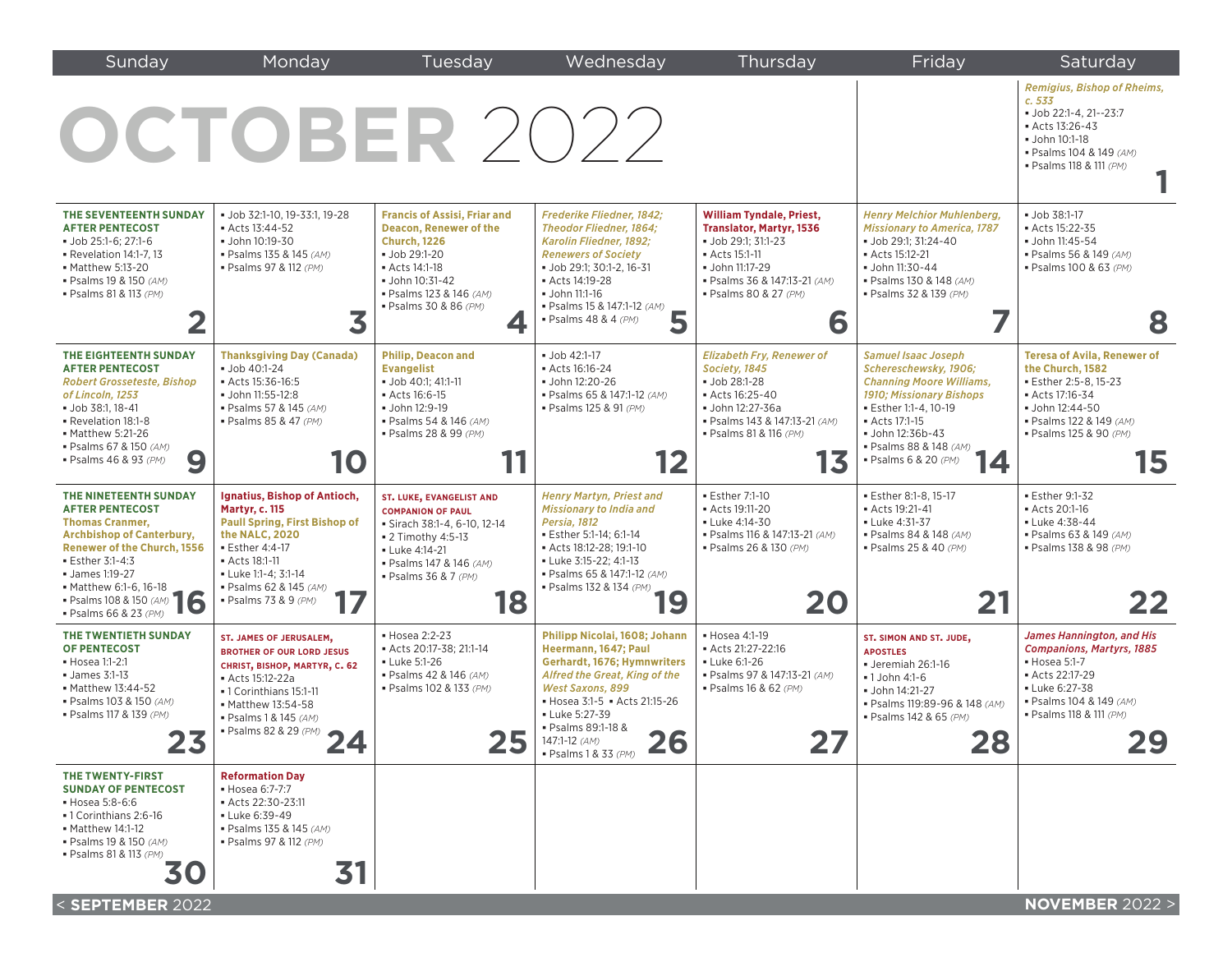# **NOVEMBER** 2022

| Sunday                                                                                                                                                                                                                                                                | Monday                                                                                                                                                                                                          | Tuesday                                                                                                                                                                                                                                        | Wednesday                                                                                                                                                                              | Thursday                                                                                                                                                                                                                               | Friday                                                                                                                                                                                                                       | Saturday                                                                                                                                                                                                                                          |
|-----------------------------------------------------------------------------------------------------------------------------------------------------------------------------------------------------------------------------------------------------------------------|-----------------------------------------------------------------------------------------------------------------------------------------------------------------------------------------------------------------|------------------------------------------------------------------------------------------------------------------------------------------------------------------------------------------------------------------------------------------------|----------------------------------------------------------------------------------------------------------------------------------------------------------------------------------------|----------------------------------------------------------------------------------------------------------------------------------------------------------------------------------------------------------------------------------------|------------------------------------------------------------------------------------------------------------------------------------------------------------------------------------------------------------------------------|---------------------------------------------------------------------------------------------------------------------------------------------------------------------------------------------------------------------------------------------------|
|                                                                                                                                                                                                                                                                       |                                                                                                                                                                                                                 | <b>ALL SAINTS' DAY</b><br>· Isaiah 26:1-4, 8-9, 12-13, 19-21<br>- Revelation 7:2-4, 9-17<br>Matthew 5:1-12<br>· Psalms 149 & 146 (AM)<br>· Psalms 30 & 86 (PM)                                                                                 | <b>Commemoration of the</b><br><b>Faithful Departed</b><br>• Hosea 7:8-16; 8:1-14<br>Acts 23:12-35<br>- Luke 7:1-35<br>· Psalms 15 & 147:1-12 (AM)<br>· Psalms 48 & 4 (PM)<br>2        | Martin de Porres, Renewer of<br>Society, 1639<br>Richard Hooker, Priest, 1600<br>• Hosea 9:1-9<br>Acts 24:1-23<br>- Luke 7:36-50<br>· Psalms 36 & 147:13-21 (AM)<br>· Psalms 80 & 27 (PM)<br>3                                         | • Hosea 9:10-17<br>Acts 24:24--25:12<br>- Luke 8:1-15<br>· Psalms 130 & 148 (AM)<br>· Psalms 32 & 139 (PM)<br>4                                                                                                              | <b>Elizabeth and Zechariah,</b><br><b>Parents of St. John the</b><br><b>Baptist</b><br>• Hosea 10:1-15<br>Acts 25:13-27<br>- Luke 8:16-25<br>· Psalms 56 & 149 (AM)<br>· Psalms 100 & 63 (PM)<br>5                                                |
| THE TWENTY-SECOND<br><b>SUNDAY AFTER PENTECOST</b><br><b>William Temple, Archbishop</b><br>of Canterbury, 1944<br>• Hosea 11:1-11<br>-1 Corinthians 4:9-16<br>• Matthew 15:21-28<br>· Psalms 67 & 150 (AM)<br>· Psalms 46 & 93 (PM)<br>6                              | Willibrord, Archbishop of<br><b>Utrecht, Missionary to Frisia,</b><br>739<br>• Hosea 11:12-12:1<br>Acts 26:1-23<br>- Luke 8:26-39<br>· Psalms 57 & 145 (AM)<br>· Psalms 85 & 47 (PM)                            | <b>John Christian Frederick</b><br>Heyer, Missionary to India,<br>1873<br>Johannes von Staupitz, Abbot<br>and Confessor, 1524<br>• Hosea 12:2-14<br>Acts 26:24--27:8<br>- Luke 8:40-56<br>· Psalms 54 & 146 (AM)<br>8<br>· Psalms 28 & 99 (PM) | <b>Martin Chemnitz, Pastor and</b><br>Confessor, 1586<br>• Hosea 13:1-3<br>Acts 27:9-26<br>- Luke 9:1-17<br>· Psalms 65 & 147:1-12 (AM)<br>· Psalms 125 & 91 (PM)<br>9                 | Leo the Great, Bishop of<br><b>Rome, 461</b><br>• Hosea 13:4-8<br>Acts 27:27-44<br>- Luke 9:18-27<br>· Psalms 143 & 147:13-21 (AM)<br>· Psalms 81 & 116 (PM)<br>10                                                                     | <b>Martin, Bishop of Tours, 397</b><br>• Hosea 13:9-16<br>Acts 28:1-16<br>- Luke 9:28-36<br>· Psalms 88 & 148 (AM)<br>· Psalms 6 & 20 (PM)                                                                                   | Søren Aabye Kierkegaard,<br>Theologian, 1855<br><b>Charles Simeon, Priest, 1836</b><br>• Hosea 14:1-9<br>Acts 28:17-31<br>- Luke 9:37-50<br>· Psalms 122 & 149 (AM)<br>· Psalms 125 & 90 (PM)<br>12                                               |
| THE TWENTY-THIRD<br><b>SUNDAY AFTER PENTECOST</b><br>• Micah 1:1-9<br>• 1 Corinthians 10:1-13<br>• Matthew 16:13-20<br>· Psalms 108 & 150 (AM)<br>· Psalms 66 & 23 (PM)<br>13                                                                                         | <b>Consecration of Samuel</b><br><b>Seabury, First American</b><br><b>Anglican Bishop, 1784</b><br>• Micah 2:1-13<br>Revelation 7:1-8<br>• Luke 9:51-62<br>· Psalms 62 & 145 (AM)<br>· Psalms 73 & 9 (PM)<br>14 | • Micah 3:1-8<br>Revelation 7:9-17<br><b>- Luke 10:1-16</b><br>· Psalms 12 & 146 (AM)<br>· Psalms 36 & 7 (PM)<br>15                                                                                                                            | <b>Margaret, Queen of Scotland,</b><br>1093<br>• Micah 3:9-4:5<br>Revelation 8:1-13<br>- Luke 10:17-24<br>• Psalms 65 & 147:1-12 (AM)<br>· Psalms 132 & 134 (PM)<br>16                 | <b>Elizabeth of Thuringia,</b><br><b>Princess of Hungary, 1231</b><br>Hugh, Bishop of Lincoln, 1200<br>· Micah 5:1-4, 10-15<br>Revelation 9:1-12<br>- Luke 10:25-37<br>· Psalms 116 & 147:13-21 (AM)<br>· Psalms 26 & 130 (PM)         | Hilda, Abbess of Whitby, 680<br>• Micah 6:1-8<br>- Revelation 9:13-21<br>- Luke 10:38-42<br>· Psalms 84 & 148 (AM)<br>· Psalms 25 & 40 (PM)<br>18                                                                            | <b>Mechtild of Magdeburg,</b><br>1282; Mechtild of Hackeborn,<br>1298; Gertrude the Great,<br>1302: Renewers of the<br><b>Church</b><br>• Micah 7:1-7<br>Revelation 10:1-11<br>• Luke 11:1-13<br>• Psalms 63 & 149 (AM)<br>• Psalms 138 & 98 (PM) |
| THE LAST SUNDAY AFTER<br><b>PENTECOST: CHRIST THE</b><br><b>KING SUNDAY</b><br><b>Edmund, King of East Anglia,</b><br>Martyr, 870<br>- Zechariah 9:9-16<br>•1 Peter 3:13-22<br>• Matthew 21:1-13<br>· Psalms 103 & 150 (AM)<br>· Psalms 117 & 139 (PM)<br>$\mathbf C$ | - Zechariah 10:1-12<br>Galatians 6:1-10<br>- Luke 18:15-30<br>· Psalms 5 & 145 (AM)<br>· Psalms 82 & 29 (PM)<br>21                                                                                              | <b>Clives Staples Lewis,</b><br><b>Apologist and Spiritual</b><br><b>Writer, 1963</b><br>- Zechariah 11:4-17<br>• 1 Corinthians 3:10-23<br>- Luke 18:31-43<br>· Psalms 42 & 146 (AM)<br>· Psalms 102 & 133 (PM)<br>22                          | <b>Clement, Bishop of Rome,</b><br>c.100<br>· Zechariah 12:1-10<br>· Ephesians 1:3-14<br>- Luke 19:1-10<br>· Psalms 89:1-18 & 147:1-12 (AM)<br>$\blacksquare$ Psalms 1 & 33 (PM)<br>23 | <b>Miguel Agustin Pro, Priest,</b><br><b>Martyr, 1927</b><br><b>Thanksgiving Day (United</b><br>States)<br>· Zechariah 13:1-9<br>· Ephesians 1:15-23<br>• Luke 19:11-27<br>· Psalms 97 & 147:13-21 (AM)<br>· Psalms 16 & 62 (PM)<br>24 | <b>Isaac Watts, Hymnwriter, 1748</b><br>James Otis Sargent Hannington,<br><b>Priest and Monk. 1935</b><br>· Zechariah 14:1-11<br>• Romans 15:7-13<br>Luke 19:28-40<br>· Psalms 51 & 148 (AM)<br>· Psalms 142 & 65 (PM)<br>25 | · Zechariah 14:12-21<br>• Philippians 2:1-11<br>- Luke 19:41-48<br>· Psalms 104 & 149 (AM)<br>· Psalms 80 & 72 (PM)<br>26                                                                                                                         |
| THE FIRST SUNDAY IN<br><b>ADVENT</b><br>$\blacksquare$ Isaiah 1:1-9<br>■ 2 Peter 3:1-10<br>• Matthew 25:1-13<br>· Psalms 24 & 150 (AM)<br>· Psalms 25 & 110 (PM)<br>27                                                                                                | Kamehameha IV, 1864, and<br>Emma, 1885, King and Queen<br>of Hawaii<br>• Isaiah 1:10-20<br>• 1 Thessalonians 1:1-10<br><b>- Luke 20:1-8</b><br>· Psalms 122 & 145 (AM)<br>· Psalms 40 & 67 (PM)<br>28           | · Isaiah 1:21-31; 2:1-4<br>•1 Thessalonians 2:1-20<br>- Luke 20:9-26<br>· Psalms 33 & 146 (AM)<br>· Psalms 85 & 94 (PM)<br>29                                                                                                                  | <b>ST. ANDREW, APOSTLE</b><br><b>Ezekiel 3:16-21</b><br>- Romans 10:8b-18<br>· John 1:35-42<br>· Psalms 19 & 147:1-12 (AM)<br>· Psalms 53 & 17 (PM)<br>30                              |                                                                                                                                                                                                                                        |                                                                                                                                                                                                                              |                                                                                                                                                                                                                                                   |
| < OCTOBER 2022                                                                                                                                                                                                                                                        |                                                                                                                                                                                                                 |                                                                                                                                                                                                                                                |                                                                                                                                                                                        |                                                                                                                                                                                                                                        |                                                                                                                                                                                                                              | <b>DECEMBER 2022 &gt;</b>                                                                                                                                                                                                                         |